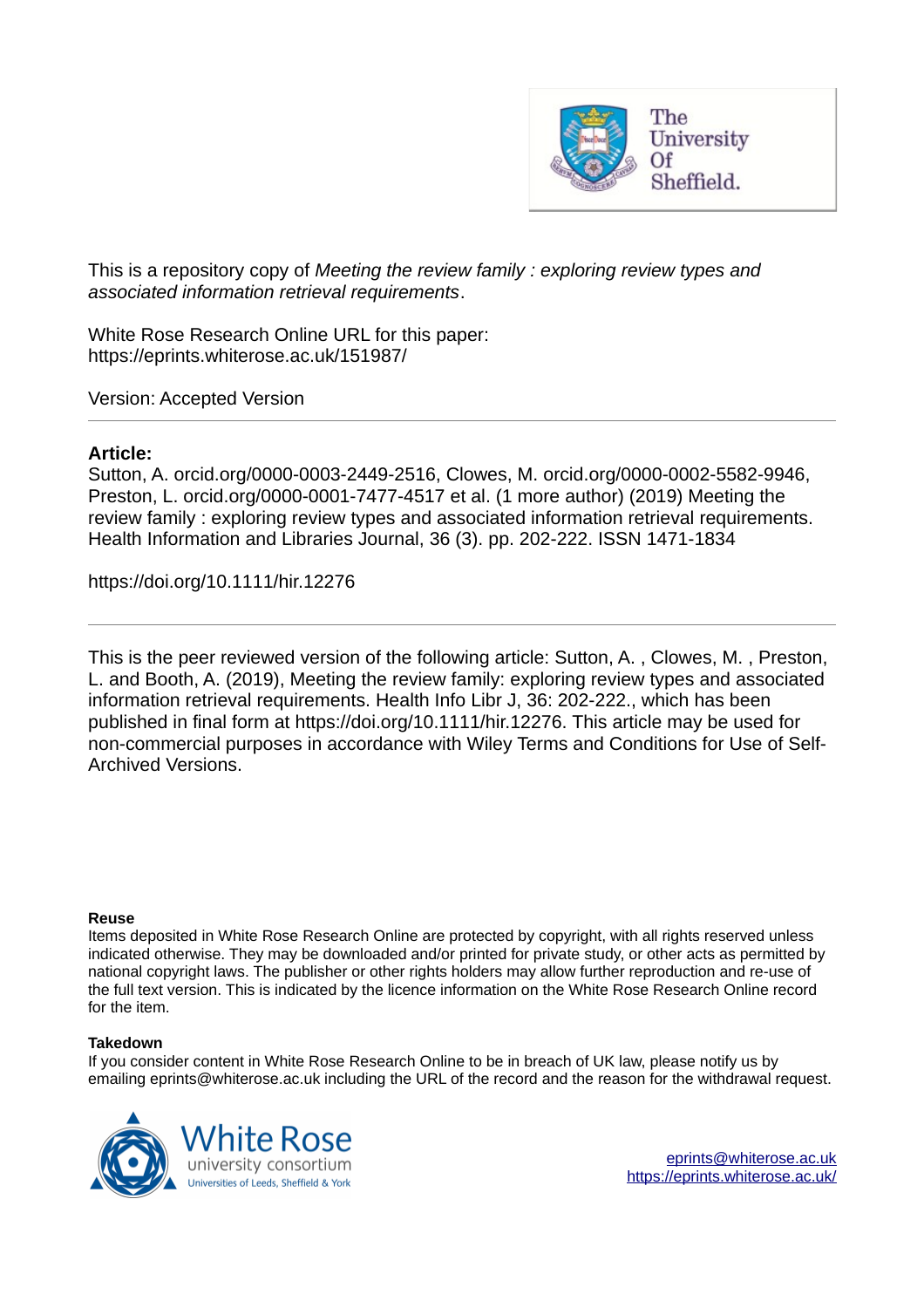#### **Abstract**

#### *Background and objectives*:

The last decade has witnessed increased recognition of the value of literature reviews for advancing understanding and decision-making. This has been accompanied by an expansion in the range of methodological approaches and types of review. However, there remains uncertainty over definitions and search requirements beyond those for the "traditional" systematic review. This study aims to characterise health-related reviews by type and to provide recommendations on appropriate methods of information retrieval based on the available guidance.

### *Methods:*

A list of review types was generated from published typologies and categorised into "families" based on their common features. Guidance on information retrieval for each review type was identified by searching PubMed, MEDLINE and Google Scholar; supplemented by scrutinising websites of review-producing organisations.

#### *Results*:

48 review types were identified and categorised into seven families. Published guidance reveals increasing specification of methods for information retrieval; however, much of it remains generic with many review types lacking explicit requirements for the identification of evidence.

#### *Conclusions*:

Defining review types and utilising appropriate search methods remains challenging. By familiarising themselves with a range of review methodologies and associated search methods, information specialists will be better equipped to select suitable approaches for future projects.

**Keywords:** information retrieval; information science; literature searching; overview; search strategies; typology

#### **Background**

Reviews of literature have featured within scholarly work for almost as long as academia has existed. Taking stock of what has been written and seeking to position subsequent work in relation to what has gone before is considered essential, irrespective of discipline or research tradition. More recently, emphasis has shifted to a more pragmatic function of literature reviews - namely, their role in knowledge translation and changing professional and organisational practice. As a consequence, the traditional role of reviews in mapping research activity and consolidating existing knowledge has been supplemented by an instrumental function within evidence based decision-making.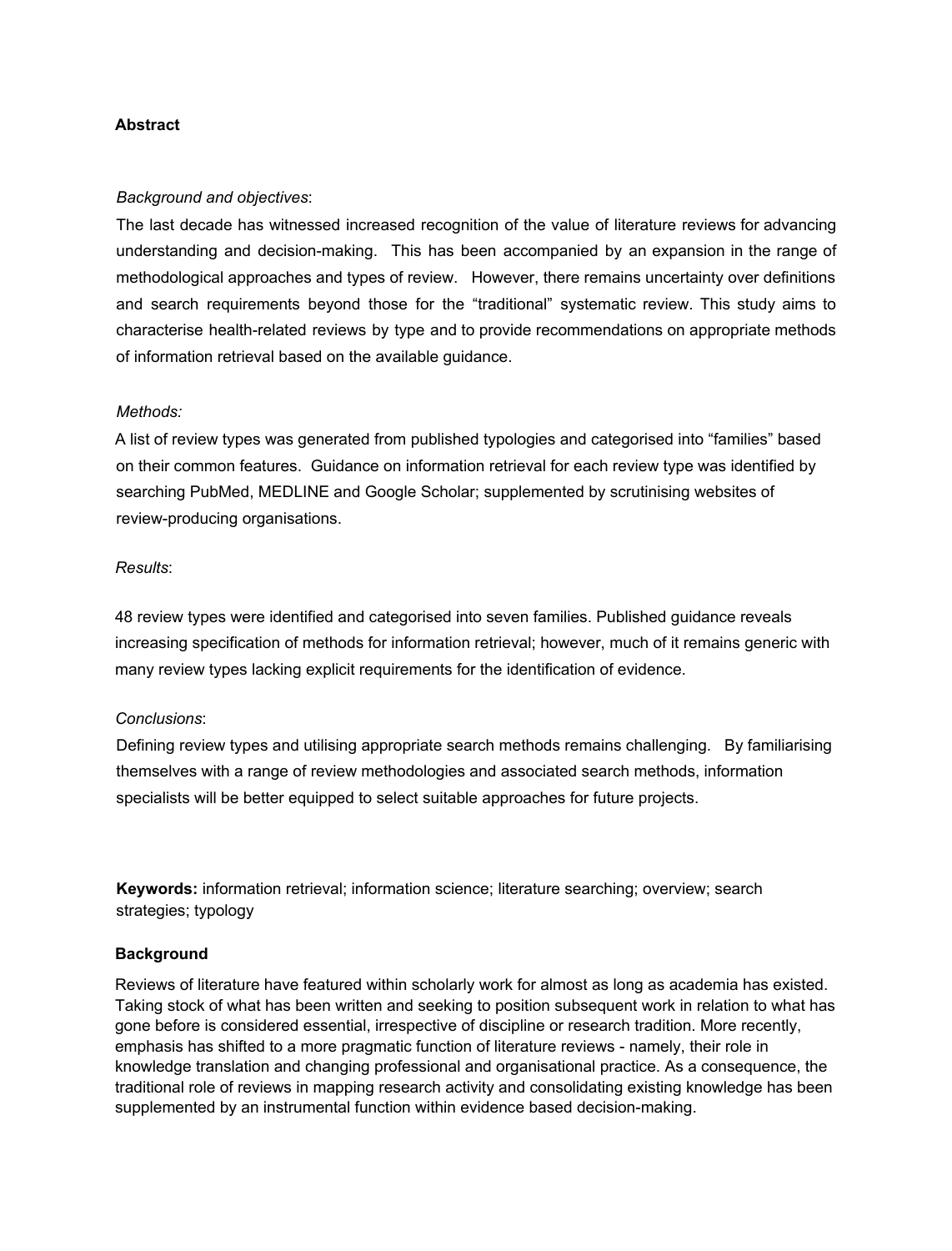This wider remit for literature reviews holds numerous implications for the form and function of review products. As reviews have assimilated diverse roles and purposes in teaching, research and practice they have adopted a greater array of types, often accompanied by novel, but not necessarily mutually-exclusive, labels (Moher, Stewart, & Shekelle, 2015). A further trend can be detected in the move to greater systematicity - the influence of the systematic review model has impacted on other forms of literature review requiring that they be systematic in procedures, explicit in describing methods and, to the extent possible, reproducible to facilitate consolidation of knowledge (Booth, Sutton, & Papaioannou, 2016).

Within healthcare a defining moment came when Mulrow (1987) critiqued the variable quality of the traditional medical review; at the time considered a staple of medical education and practice. In response, systematic review methodology offered a more auditable and reproducible template and the influence of this model on literature searching, either implicitly or explicitly, is now detected across multiple review types. In some cases, deviations from the systematic review template become a distinguishing characteristic, as with "rapid reviews". In yet other instances, the systematic review search method is uneasily grafted onto other methodologies; for example, meta-ethnography and realist synthesis were never intended for systematic searching and yet, particularly within health research, the quest for a comprehensive approach has overridden opportunistic or purposive methods of sampling.

We contend, here and elsewhere, that all review types should be "systematic"; in the sense that all research is expected to follow some "system" of inquiry (Booth et al., 2016). This is quite different, however, from stating that all reviews should be "systematic reviews". Systematic reviews follow procedures that are designed to minimise bias; in the context of interpretive review types the accompanying narrative may overtly advance a particular personal, disciplinary or organisational viewpoint. The latter is not inherently "biased" provided that the reader is offered sufficient detail on how those decisions were made, how the underpinning evidence was derived and, preferably, any limitations arising from such choices. All reviews, quantitative or qualitative, benefit from reviewers and review teams being reflexive on the implications of their own relationship to the review findings. This recognised feature of primary qualitative research is poorly interpreted within quantitative reviews as referring exclusively to financial interest, sponsorship or formal organisational ties.

#### **Objective**

The objective of this study is to characterise existing review types by drawing upon current guidance and typologies, with a particular emphasis on requirements for information retrieval.

1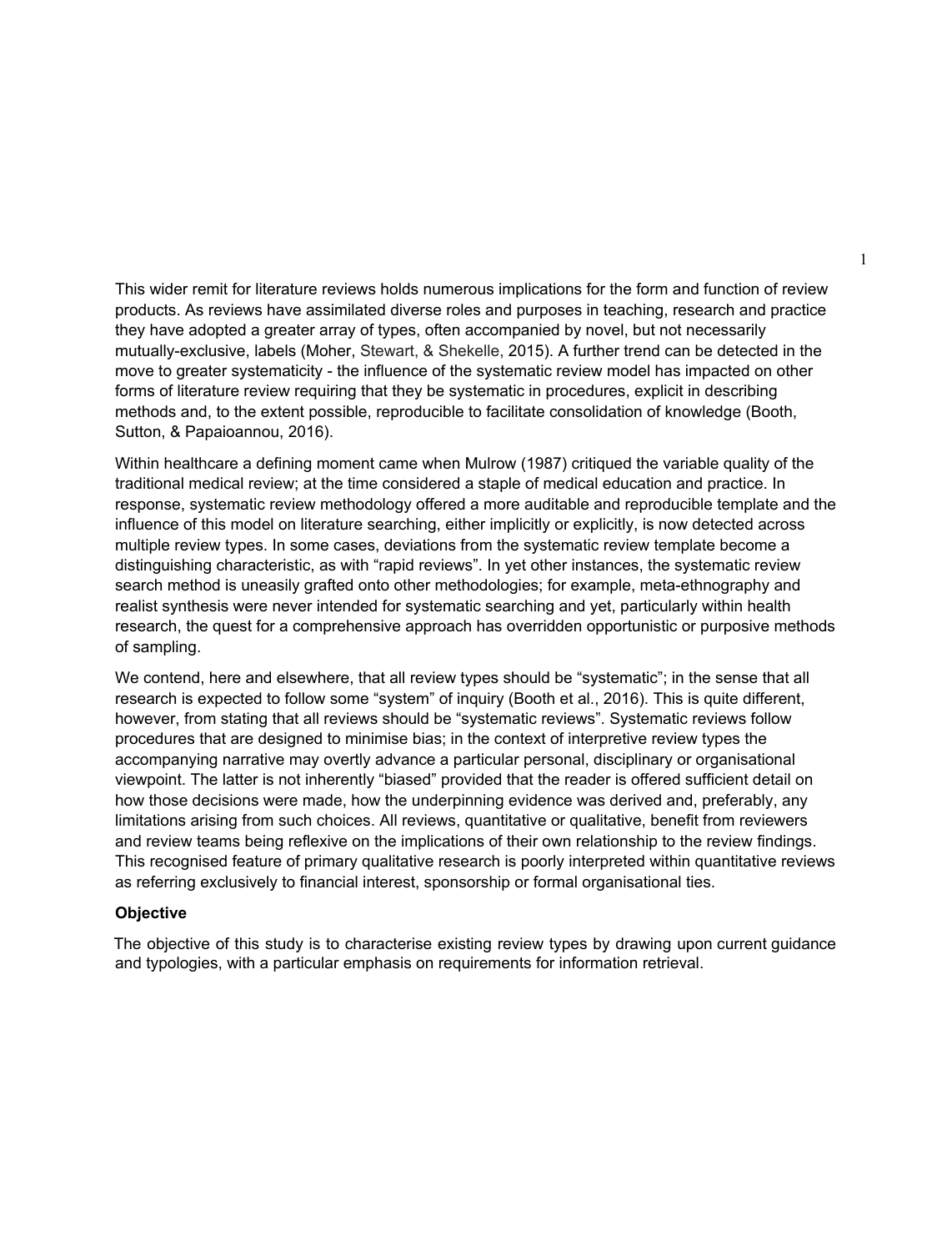#### **Method**

The team started by generating a list of review types from previously published typologies and compendia (defined as collections including five or more review types). The authors had previously compiled the initial list of typologies/compendia in their role as methodological experts. They use regular citation searching and alerts to document review types and typologies, used in their research, teaching and scholarship, and interact within several academic groups that keep aware of new and emerging review types. Fifteen typologies were used as source documents for identifying review types (see Table 1). Having compiled an initial list of review types from typologies/compendia the team supplemented this list with additional review types from their experience and reading.

Identified review types were included in our review according to the following criteria:

- 1) is included in at least one health reviews typology OR
- 2) has at least one methodological paper/worked example OR
- 3) has at least ten examples indexed on PubMed (excluding protocols)

The included review types were then categorised into "families" relating to commonality of review purpose and key characteristics. The key characteristics included search requirements where these were available.

To identify available guidance on information retrieval for the included review types, multiple search methods were employed:

- 1. Searching and browsing the websites of known review-producing organisations for current guidance. For example; Cochrane, Campbell Collaboration, Centre for Reviews and Dissemination (University of York), The Joanna Briggs Institute (The University of Adelaide). See Table 2 for a complete list.
- 2. Searching PubMed using the Systematic Review Methods Filter (The PubMed Health Team, 2015) combined with names of known review types. For example: sysrev\_methods[sb] and scoping review
- 3. Where methods 1 & 2 did not retrieve relevant guidance, by title searching for review types on PubMed, MEDLINE (via Ovid) and Google Scholar.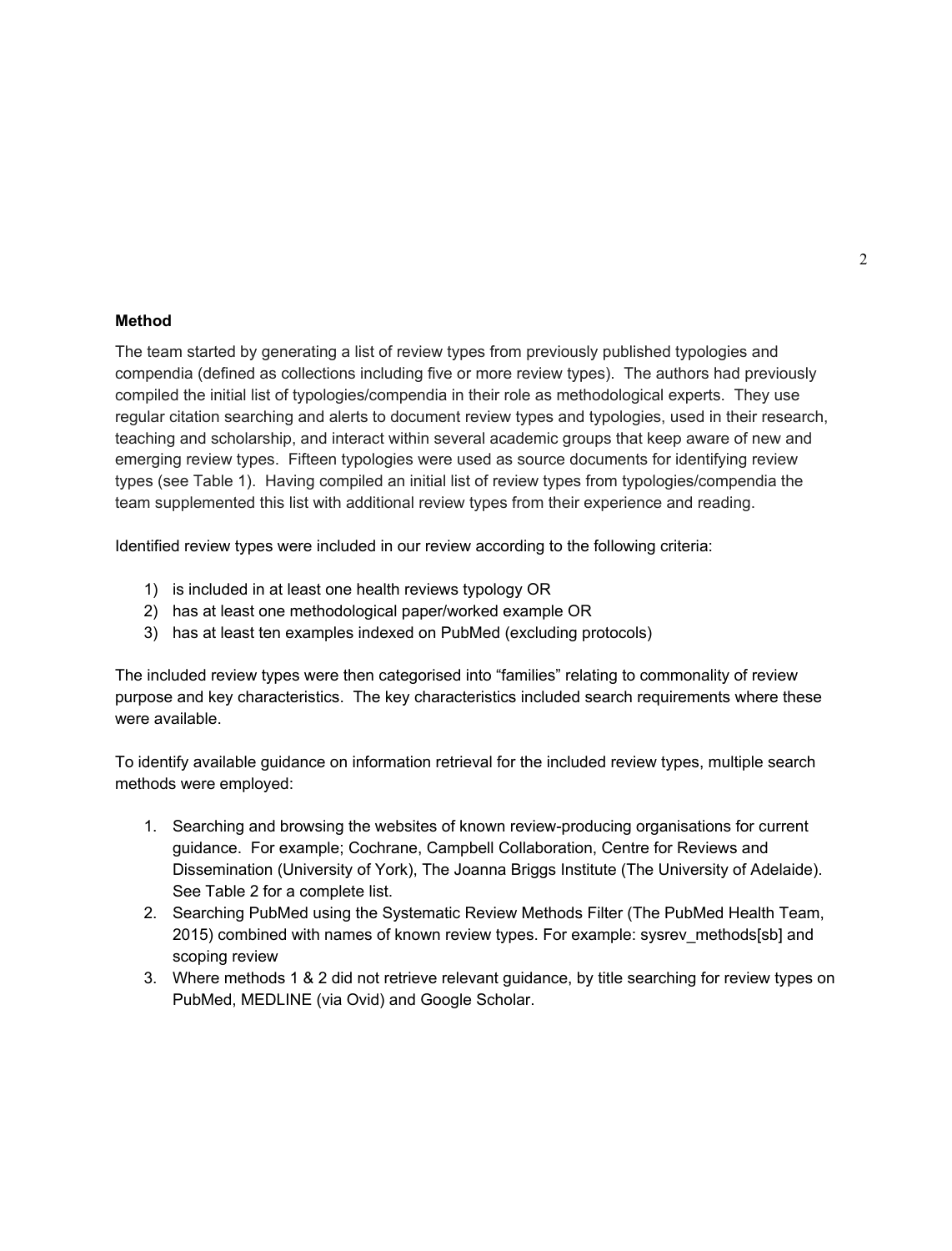Types of guidance were classified as either a) official guidance, b) methodological advice, c) current practice. Preference was given to identifying official guidance. Where official guidance was identified, searching ceased for that review type. If official guidance was not identified, methodological advice was sought. Finally, in the absence of methodological advice, the team searched for current practice. The criteria for classifying types of guidance were as follows:

- a) official guidance produced by a recognised organisation which either generates or commissions reviews.
- b) methodological advice peer-reviewed publications by authors with experience of conducting reviews.
- c) current practice case studies, conference presentations, or online resources (where these contain a description of search methods).

From all the guidance identified, data extracted were extracted (where available) relating to overall search approach, types of literature required, evidence identification methods, and guidance type. Where multiple examples of guidance were identified, we used professional judgement to collate recommendations, aiming for coherence over complexity. When extracting the data on evidence identification, we categorised the requirements into "expected" and "discretionary", Expected was defined as the minimum requirement for the review type, discretionary as the methods which may be applied if appropriate to the topic, and time and resources allow. Where no guidance was identified, we used our knowledge and experience as methodologists to populate the evidence identification section of Table 3. Where multiple review names applied to a single type of review, we discussed, and came to a consensus on, our preferred label. In these cases, synonyms for the review type are listed under "also known as" in our data extraction table.

#### **Results**

48 distinct review types were identified. These review types were categorised into seven broad review "families": traditional reviews, systematic reviews, review of reviews, rapid reviews, qualitative reviews, mixed method reviews, purpose-specific reviews. Definitions for each review type can be found in Table 4. Full data extraction for each review type can be found in Table 3, and summarised narratively below.

3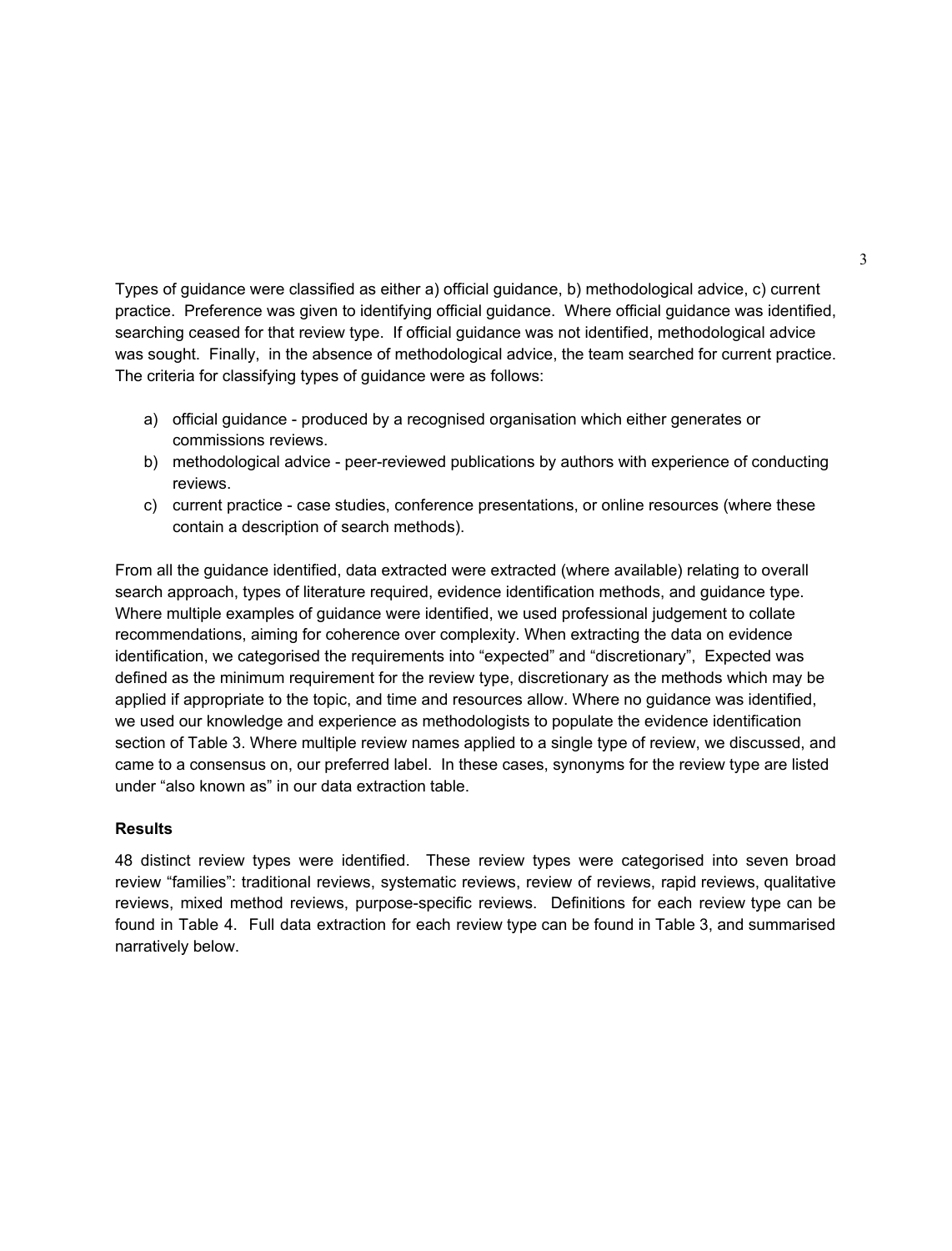#### *Traditional Reviews Family*

Generally this review family uses a purposive sampling approach, although occasionally the influence of systematic reviews now requires that traditional reviews, such as the narrative review, aim to be comprehensive in methods and reach. Purposive approaches may determine the type of literature required (for example a critical review focuses on theory and empirical research) or time period (such as in a state-of-the-art review which focuses on the most current literature). All traditional reviews employ bibliographic database searching, however they are not always explicit in their methods. In general there is a move to be more systematic in traditional review types, with transparent reporting increasingly expected (Byrne, 2016). Typically, bibliographic database searching is the staple approach for traditional reviews but narrative summaries and state-of -the-art reviews extend to include searching for grey literature, particularly where policy documents are relevant to the scope of the review. An integrative review, which focuses on research into practice, is likely to include searching of research registries to identify prospective or ongoing research. Reference list checking is typically suggested as a discretionary search method, with some review types also employing hand-searching and/or contact with experts. Review types that are rapid in nature, for example narrative summary, may abbreviate search methods due to their time-intensivity, therefore discretionary search methods may be excluded. Formal search methods guidance for traditional reviews was not identified, however searching is often covered within wider journal articles describing the review type (Gasparyan, Ayvazyan, Blackmore & Kitas, 2011 ; Khanghura, Konnyu, Cushman, Grimshaw & Moher, 2012; Whittemore & Knafl, 2005).

#### *Systematic Reviews Family*

With the exception of qualitative systematic reviews, which appear within a separate "family", all review types in the systematic reviews family employ a comprehensive search approach as a defining feature. Systematic reviews often focus on particular study types, which may be either a general category such as observational studies or one or more specific study designs, such as economic evaluations. The included study type is often reflected in the name of the review. Bibliographic database searching is essential, usually across multiple sources, but definitely employing more than one database. Minimum standards are often determined in the guidance documentation for the review type. Specialist sources exist as resources to search for some review types, but these are not always maintained, for example NHS Economic Evaluation Database (EED) which is a recommended source for reviews of economic evaluations (Briscoe, Cooper, C, Glanville and Lefebvre 2017). Grey literature should be included, but guidance is disparate. Some review types specifically name sources to search, whereas others allude to "grey literature searching" in a general sense. Conference abstracts and research protocols are often noted as sources of evidence in the search methods of a review in the systematic family, not necessarily for inclusion but, typically, as a pointer to potential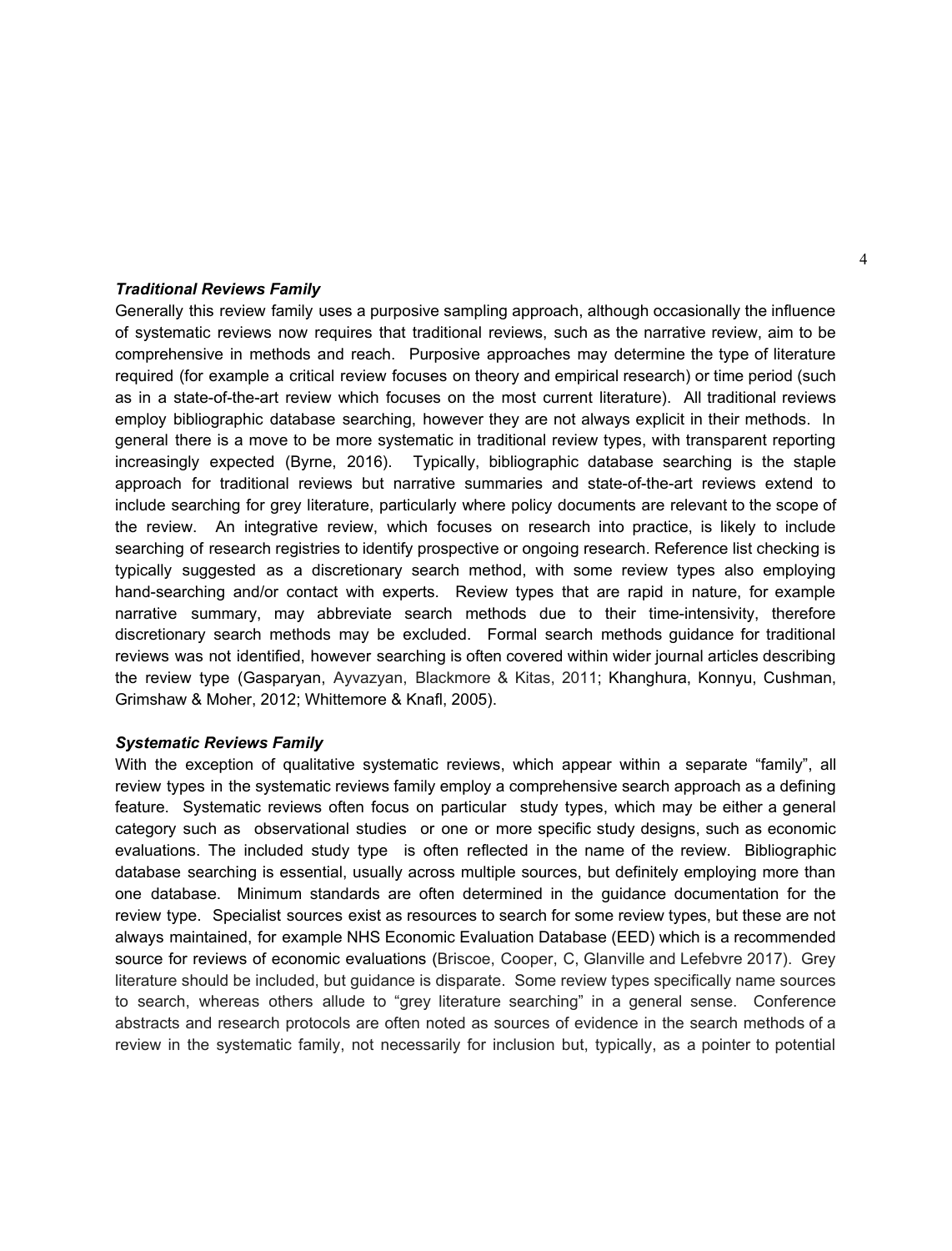includable studies. Recommended supplementary search methods include hand searching, reference list checking, citation searching, and contact with experts (Cooper, Booth, Britten, & Garside, 2017; Cooper, Lovell, Husk, Booth, & Garside, 2017). Recent emphasis highlights the potential role of web searching (Briscoe, 2015; Briscoe, 2017; Stansfield, Dickson, & Bangpan, 2016) and systematic approaches to snowballing have emerged from other disciplines (Wohlin, 2014). Formal quidance is established for search methods for many systematic review types, originating from collaboration of information specialists within organisations such as Cochrane, Campbell Collaboration, and Health Technology Assessment International. Reporting standards and guidance are also well developed for the systematic review family type, for example via the work of PRISMA (Moher, Liberati, Tetzlaff, & Altman, 2009).

#### *Review of Reviews Family*

The review of reviews family is unique in that it focuses on one study type - prioritising systematic reviews or evidence syntheses rather than primary studies. A comprehensive approach is used, and the quidance on search sources and techniques is consistent: focus on databases specifically indexing systematic reviews (such as the Cochrane Database of Systematic Reviews) and/or use systematic review filters to search bibliographic databases. Grey literature is recommended, including searching PROSPERO for prospective reviews. Various discretionary methods may be employed, including reference list checking which was the most commonly mentioned. Generally, reviews of reviews follow the same methodological and reporting standards as systematic reviews, and there is a definite overlap with the previous family type.

We were unable to identify any formal searching guidance, but information specialists are contributing to methods research and disseminating via publications and conference presentations, for example Wright and Walwyn (2016) on overviews, and Golder and Wright (2016) on umbrella reviews.

#### *Rapid Reviews Family*

As increasing numbers of papers are published under the "rapid" banner (Moher et al, 2015), the methodology has progressed to a point where reviews may be grouped according to how they have abbreviated or otherwise deviated from conventional systematic review methods, locating them within one of the specific types below. All rapid reviews should involve detailed negotiation between the review team and the client/customer regarding the scope and methods to establish how they will be delivered within the time available; this negotiation is the defining feature of this family. For the review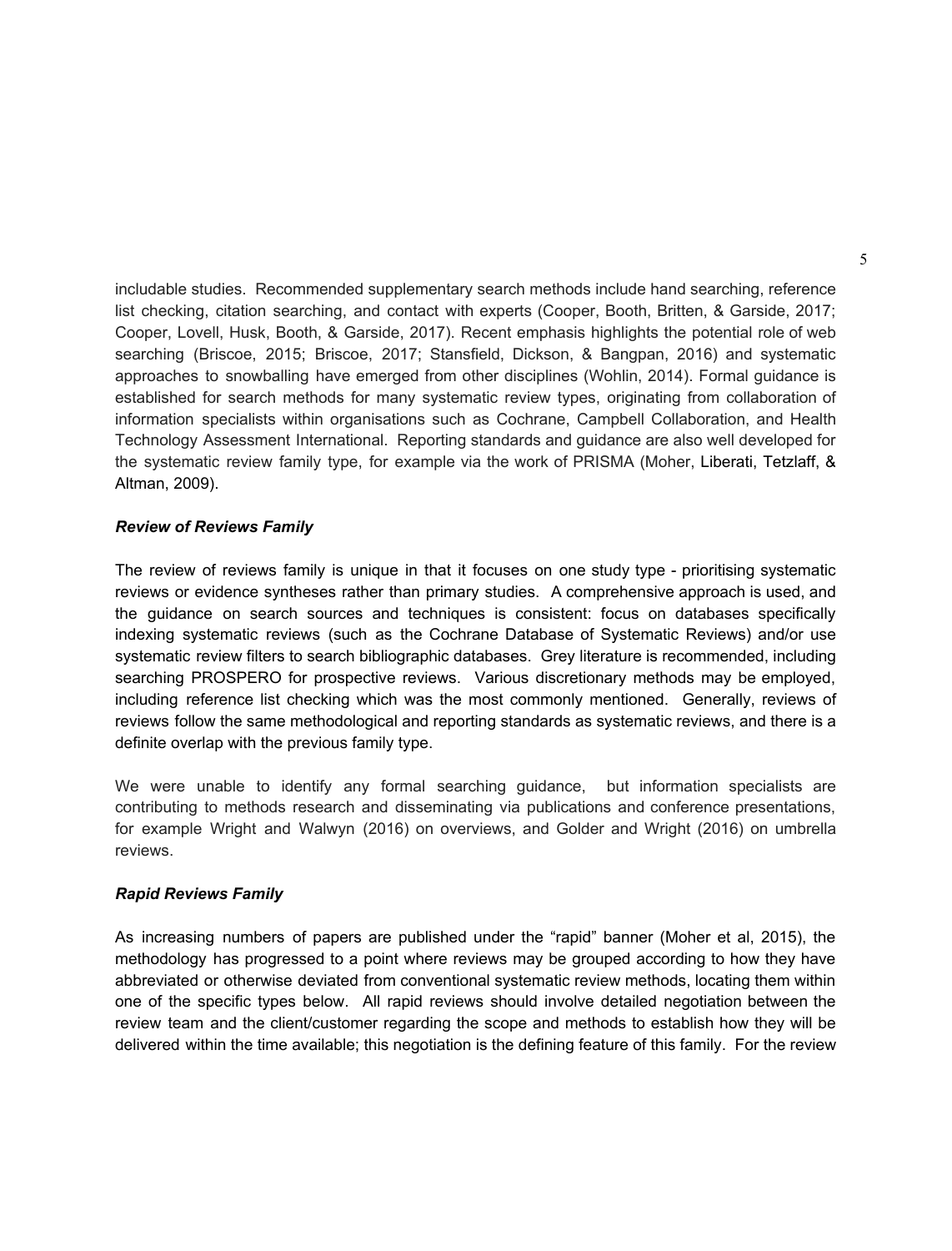to be useful, any modifications to the process and consequent limitations must be explicitly declared, perhaps even at more length than in a conventional systematic review.

While some types of rapid review may abbreviate the search process, for others the time savings are made elsewhere in the process, e.g. through the removal or simplification of the appraisal, synthesis or analysis stages. Reviews where a team has decided to streamline the search process often employ a simple strategy with limited iterations and minimal validation; or search a limited number of databases; or restrict the search to secondary sources (existing reviews).

Although certain product types (e.g. rapid evidence assessment) follow a predefined review methodology, the specific requirements for types of included publication are often defined by the client themselves (for example a preference for secondary sources or recent grey literature over peer-reviewed primary studies). Certain review types (e.g. the rapid realist review) may be purposive and opportunistic in their approach to sampling, drawing on expert advice or readily available local documents as a basis for theories, which are then tested and validated through targeted searches until evidence saturation is reached.

In essence, the rapid review family offers a flexible template, within which different types of evidence and different approaches to identifying them may be accommodated. The defining feature is the dialogue between client and review team.

#### *Qualitative Systematic Reviews Family*

When compared to the systematic review of quantitative research, the qualitative systematic review has a far less distant and extensive pedigree (Harris et al, 2017). Nevertheless, the richness of qualitative research traditions and the diverse positions adopted by qualitative researchers have resulted in a rapid proliferation, and potentially bewildering variety, of review types (Booth et al, 2016). Labels for review types may invoke the generic process of reviewing qualitative studies (e.g. qualitative meta-synthesis or qualitative evidence synthesis); relate to the specific synthesis method used (e.g. thematic synthesis or framework synthesis) or, perhaps most commonly, attribute the synthesis process to the entire review output (e.g. a meta-ethnography or a critical interpretive synthesis).

When determining search approaches information specialists need to consider *whether the review is intended to be aggregative* ,*or interpretive*. For aggregative reviews, the literature search resembles its quantitative counterpart in systematically exploring a large number of databases and supplementary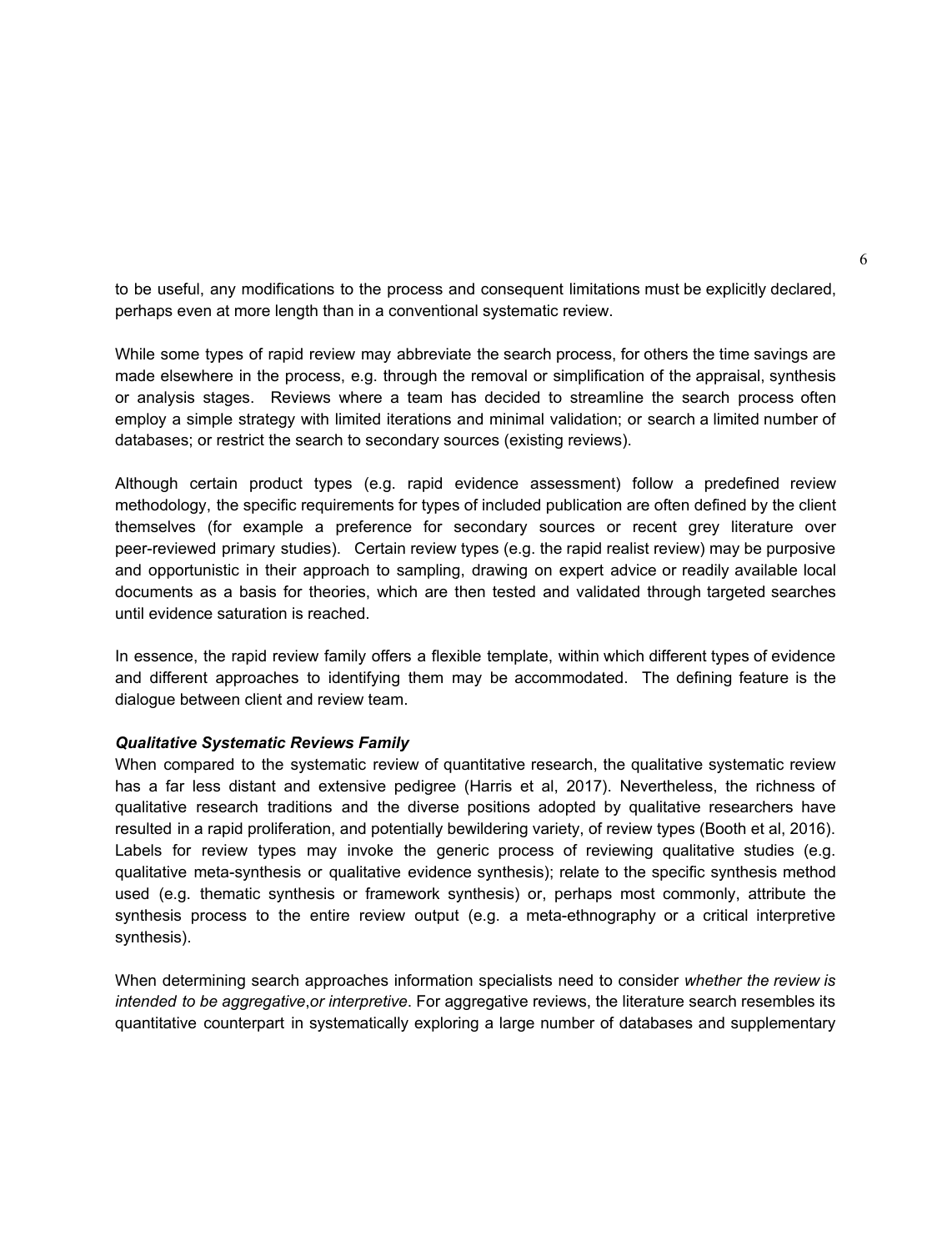sources, contrasting with interpretive reviews where theoretical sampling may be appropriate (Booth, 2016).

The second consideration is *whether theory is expected to play an important role in the review* . If the review is intended to explore or test existing theories then a specific search for theory must be conducted alongside the search for research studies (Booth & Carroll, 2015). This is particularly necessary given the well-documented split between papers that contribute conceptually to a topic and those that research or evaluate that same topic. Specific methods have been developed to search for theory (Booth & Carroll, 2015; Booth, Wright, & Briscoe, 2018).

The third consideration is *whether differences in context are considered important in understanding the phenomenon*. Often reviews of interventions seek commonalities where studies which deviate are considered outliers which require explanation. However, it may be that in a qualitative systematic review we want to understand about any differences, as for many complex interventions patterns are considerably more complicated; an apparently similar intervention may work in some contexts but not others or the extent of effectiveness may vary according to the presence, absence or amount of a particular "ingredient" in the intervention or context. Where context is considered important the team seeks to acquire as complete a picture of the study context as they possibly can, in many cases deriving this from multiple study reports. From a definitive set of included studies the searcher uses diverse techniques; reference checking, follow up of citations, authors, and study identifiers to assemble a wider and "thicker" body of evidence.

#### *Mixed Methods Reviews Family*

Mixed methods reviews can be identified as reviews that incorporate mixed-methods primary *studies* or, more commonly, as reviews that seek to integrate mixed (quantitative and qualitative) *data*. Guidance for mixed methods reviews suggests use of a filter for retrieving mixed methods studies which has been developed but not validated (El Sherif, Pluye, Gore, Granikov, & Hong, 2016). Essentially, this filter uses keywords retrieving papers with qualitative data plus added terms relating to mixed or multiple study research approaches. Where the intention is to include all quantitative and qualitative research studies the searcher has three alternatives:

- Run filters for quantitative, qualitative and mixed-methods studies and trust that no research studies fall between the gaps.
- If there are concerns that research studies may be missed, these filters could be supplemented by generic terms to retrieve any type of research study (e .g. research, study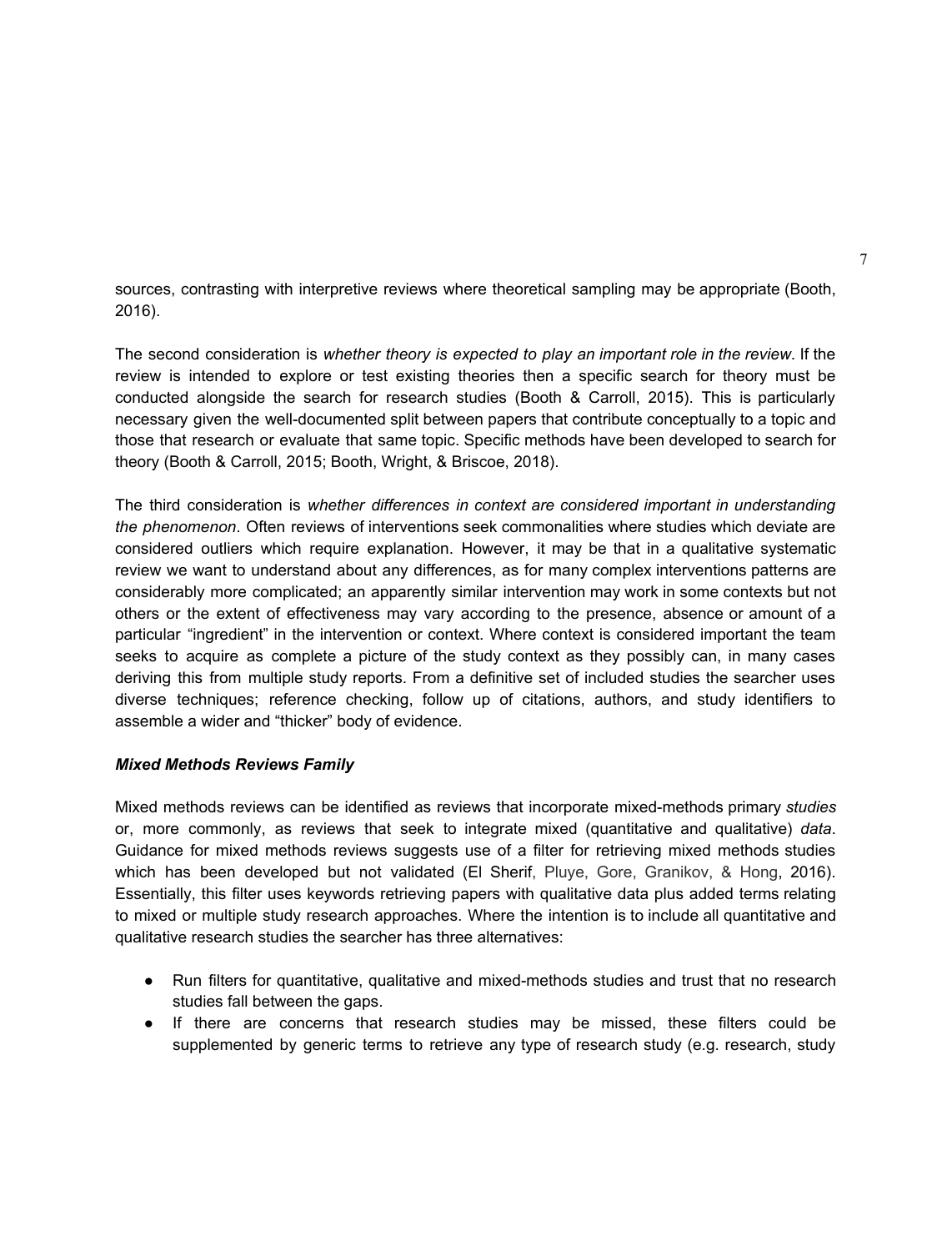design, et cetera). However, this approach could result in overlap of retrieved references that require de-duplication.

• Finally searchers could simply run a topic based search without filters and then sift through all retrieved results. This last "big bang" approach may be feasible and appropriate if the review team is also interested in theoretical or other aspects (e.g. economics) of the topic.

Mixed methods reviews place a premium on combined mixed-methods papers (i.e. where both quantitative and qualitative results are reported in the same paper) and sibling papers (i.e. where a quantitative paper and a qualitative paper share the same study setting) as these offer an opportunity to triangulate findings across both types of data. As a consequence extra time spent in following up index papers (through follow up of citations, author names, project names or study identifiers) to find related papers, as formalised in the CLUSTER procedure (Booth et al, 2013), is time well spent. In certain contexts a team may map where particular clusters of papers exist and then concentrate on tapping into these rich data sources. Some mixed methods approaches, such as realist reviews, also incorporate non-study data e.g. professional journal papers, commentaries, blog sites, ephemeral materials etcetera and so require specialist retrieval strategies for each type of included material (Booth et al, 2018).

#### *Purpose-specific Reviews Family*

The purpose-specific review family is the most difficult to characterise largely because of the heterogeneity of review types and methods. All review types should be selected appropriately according to purpose; however, by "purpose-specific" we imply that the degree of tailoring required to meet a specific single purpose is such that it makes it more challenging to adapt the review type for generic use beyond that purpose. Thus, the health technology assessment (HTA) represents a multi-question systematic review, addressing multiple domains within an evidence to decision framework, that requires use of diverse systematic review search me thods and multiple filters. Many HTA agencies produce their own methods manuals, largely based on generic sources such as the Cochrane Handbook (Higgins & Green, 2011) or the CRD guidelines for conducting reviews (Centre for Reviews and Dissemination, 2009). A collective website offers direction on searching for different types of questions (HTAi IRG, 2011).

Systematic methodologies exist for literature review types such as concept analysis and context analysis where overall methods are well specified but where comparatively little attention is paid to information retrieval. Scoping reviews and mapping reviews, conducted to identify either specific or general opportunities for further research, are served well by formal guidance and methodological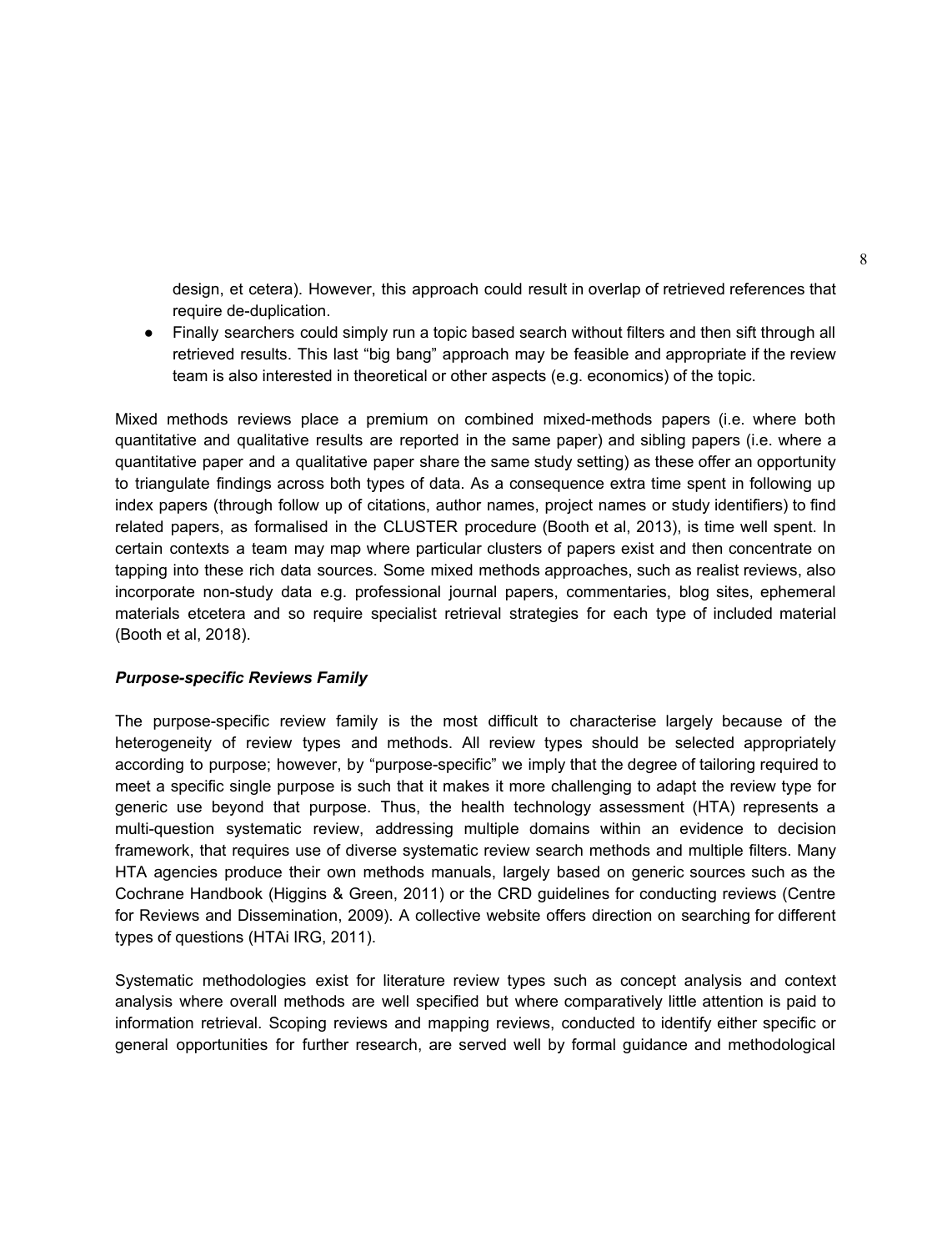advice; but the terms are are often confused. Our definitions (in Table 4) distinguishing the two are based on the typology published by Grant and Booth (2009).

Key to the search process is alignment between the purpose of the review, the type of studies and type of sample required, and the individual search strategies and sources required to deliver that sample. Some purpose-specific reviews originate in response to *ad hoc* project demands and subsequently become of wider application. In these cases, no methodological guidance exists and methods are based upon descriptions from available case studies. Once sufficient cases are identified then audits of published methods can document accepted practice and variation in methods, as exemplified by established methods such as realist syntheses (Berg & Nanaviti, 2016), meta-ethnographies (France et al, 2014), and qualitative evidence syntheses (Hannes & Macaitis, 2012).

### **Discussion**

Inevitably any attempt to classify existing review types and quidance cannot cover every single instance from a fast-moving and expanding field. Several review types did not make our final list for various reasons. For example, in the rapid reviews family the title "evidence brief" (or "briefing") is sometimes used but, as a product rather than a process. Therefore, where labels related to a product rather than a method, for example rapid response or policy brief, these were excluded. We also acknowledge the publication of new typologies since our initial analysis, the most recent of which was published in May 2019 (Aveyard & Bradbury-Jones, 2019).

Labels are only useful when supported by sufficient consensus or authoritative guidance to remove ambiguity on methods and processes. In 2009, Grant and Booth's published typology of 14 review types, highlighted *"frequent inconsistencies or overlaps between the descriptions of nominally different review types"* (Grant & Booth, 2009). Our attempts to define current review types reveal that this remains the case. Some review types are used interchangeably, with no notable differences between methodology and approach. Examples of this include: review of reviews/overview versus umbrella review, narrative synthesis versus narrative review, and scoping versus mapping review. We would like to propose clear distinctions between these specific types as the first step towards a more secure typology (See Table 5).

Confusion between review types may be more of an issue where recognised standards and guidance do not exist. New review types continue to appear, however recent additions were excluded from this analysis as their distinguishing characteristics may not yet have become apparent. However, we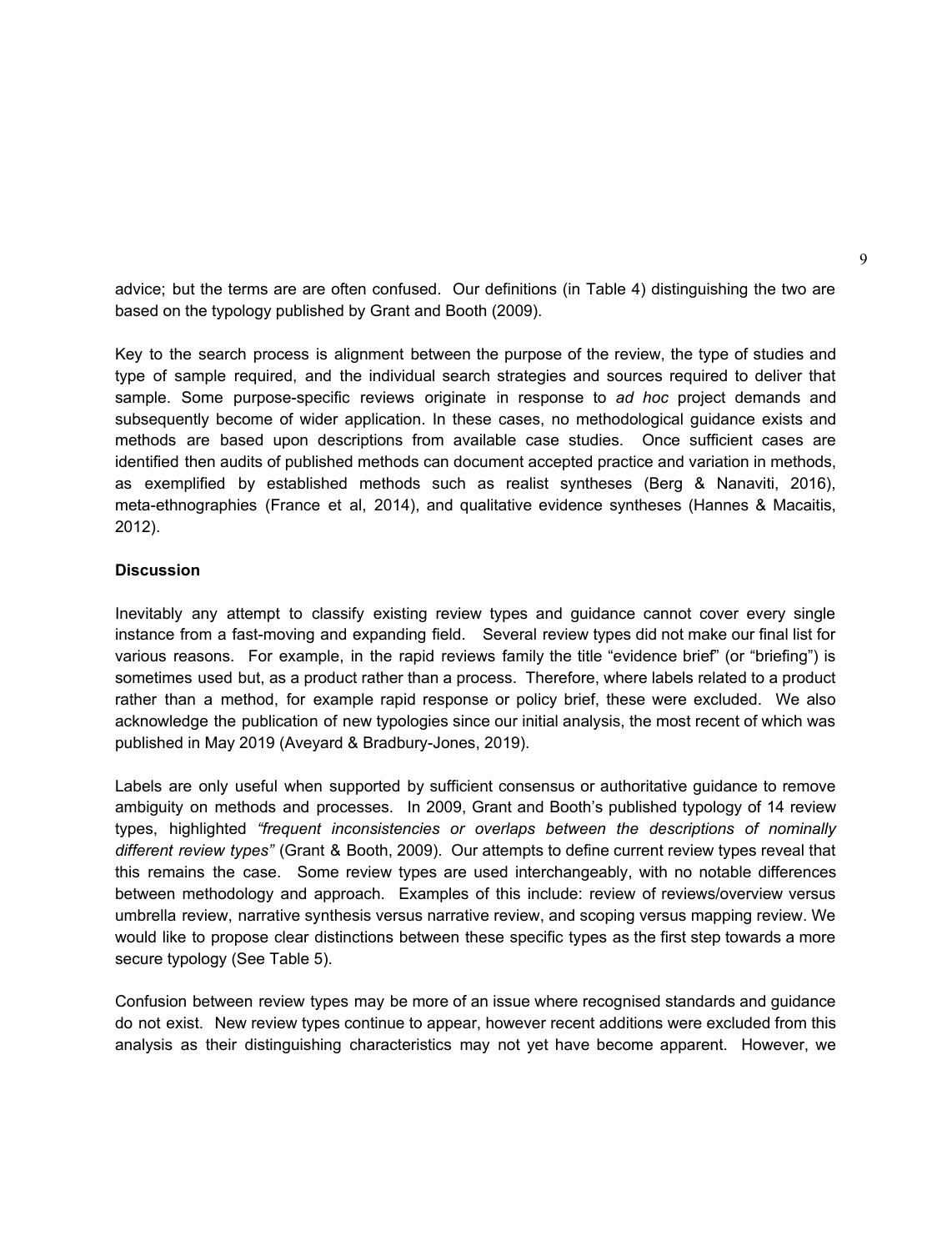watch with interest the development of new review types such as the hermeneutic review (Greenhalgh & Shaw, 2017), which although relatively common in the information systems literature is uncommon within health research. Similarly, the long-established Ecological Triangulation (Qualitative) has not yet had specific uptake in the health research field. The Genome Epidemiology Review or Human Genome Epidemiology Review (HuGE) has limited published examples on PubMed, with the most recent being 2013, so some relatively specific review types may fail to be adopted broadly.

"Living systematic review" was also not included as a distinct review type; currently we recommend that it is categorised as a sub-type of systematic review. None of our included typologies included this review type, however as a relatively new methodological development (Elliott, et al. 2014b) some of the typologies used pre-date this review type  $(n=6/15)$ . At the time of writing, 9 examples are indexed on PubMed. We acknowledge that this review type is supported by existing methodological guidance developed by Cochrane (Living Systematic Review Network, 2017), but this is presented as interim quidance for pilot living systematic reviews, rather than as a widely adopted established methodology. Again, we watch this area with interest.

In examining information retrieval requirements, there are key areas that an overview of this type must address to be of practical use. We have collated the information on using search filters, iterative search methods, reporting standards, and the development of tools to support the systematic search process, and present this below.

The use of search filters to identify specific study types for inclusion in reviews is explored in some search methods guidance, most notably for the systematic reviews family. The Cochrane Handbook (Lefebvre et al., 2019) states that existing highly sensitive search filters to identify randomised trials should be used. The Campbell Collaboration guide to information retrieval (Kugley et al., 2016) states that the use of search filters should be considered, but notes some cautions, particularly when searching in the social sciences. It recommends that performance, including effectiveness and currency, should be assessed when choosing appropriate search filters . The ISSG search filters resource includes citations to publications that review search filter performance where available (ISSG Search Filter Resource, 2008). Search filters are a recommended method for identifying systematic reviews for reviews of reviews and umbrella reviews, again with consideration to performance. Conversely, for diagnostic systematic reviews, search filters should be avoided due to the inconsistencies in diagnostic search filter performance (de Vet, Eisinga, Riphagen, Aertgeerts, & Pewsner, 2008) and the acknowledged challenges of searching for diagnostic studies (Preston, Carroll, Gardois, Paisley, & Kaltenthaler, 2015). Search filters can also be considered for retrieving economic studies from general databases that have not been pre-filtered, such as MEDLINE and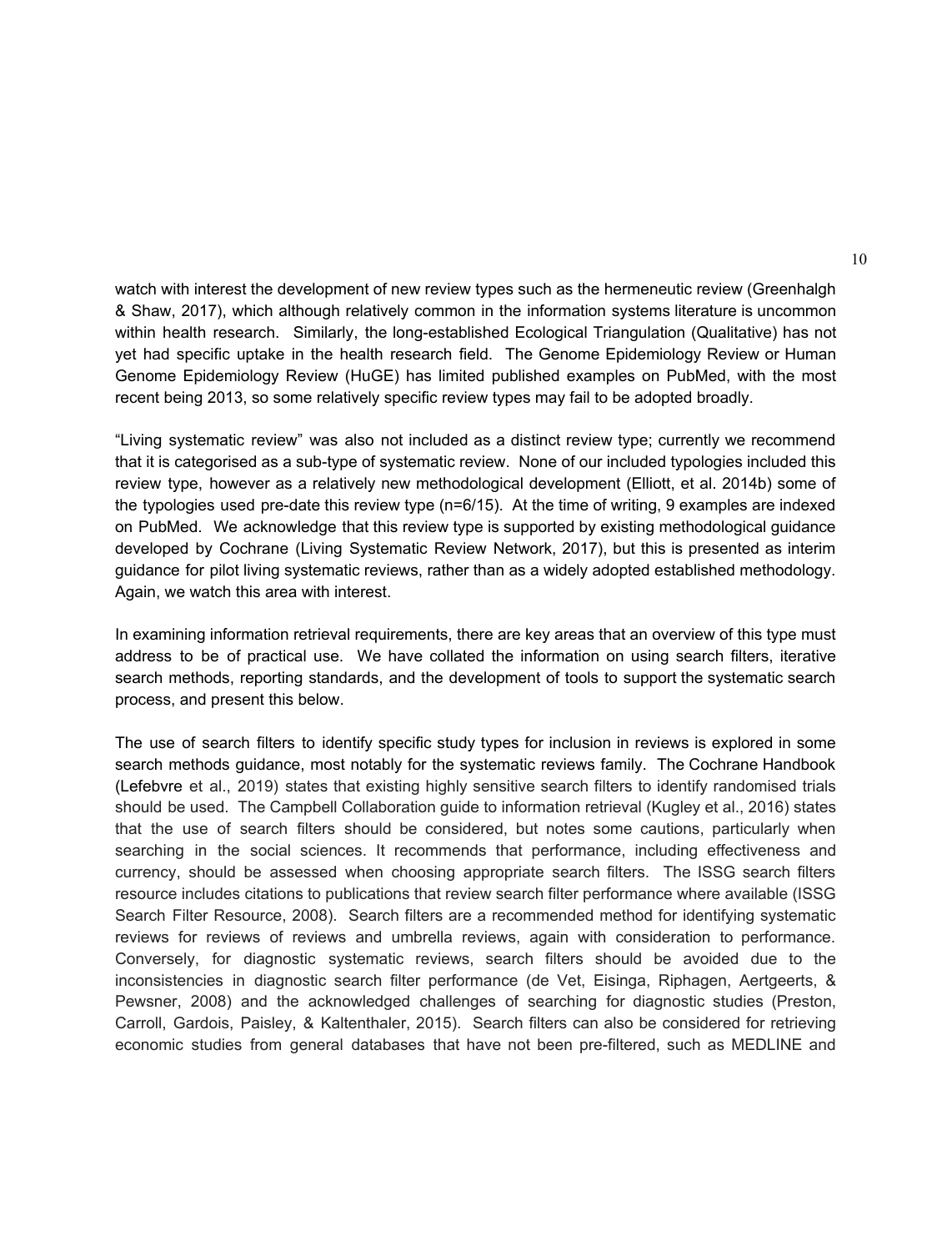Embase (Kaunelis & Glanville, 2017). The choice and use of methodological search filters depends on multiple factors, including performance and convenience. Information Specialists report barriers to filter use. These could be overcome by filter developers shifting to less technical information about performance, providing ratings of filters and more information available about the filter validation and provenance (Beale et al 2014).

Iterative searching as a technique is increasing in prominence particularly in the qualitative and purpose-specific review families. However, there is no commonly accepted definition (and therefore associated methodology for this technique), and some of the review types associated with this type of searching (for example framework synthesis), have yet to establish quidance. Where quidance exists, it tends to establish and justify the need for iterative searching, yet rarely describes practical steps for implementing the technique. For example, the RAMESES publication standards for meta-narrative reviews states that searching should be *"revised iteratively in the light of emerging data"* (Wong, Greenhalgh, Westhorp, Buckingham, & Pawson, 2013a). Berry-picking, as an iterative technique, is clearly defined within a seminal paper (Bates, 1989) which presents it as a new model for information retrieval. But is berry-picking synonymous with "an iterative approach"?

A key feature of systematic reviews is transparency and reproducibility. The development of reporting guidelines such as PRISMA have facilitated this (Moher et al 2009). Guidelines have been developed in other review family types, including for qualitative systematic reviews (Tong, Flemming, McInnes, Oliver, & Craig, 2012; Wong et al 2013a; Wong, Greenhalgh, Westhorp, & Buckingham, 2013b). In addition to the items relating to search and information sources included in the PRISMA (Moher et al., 2009), ENTREQ (Tong et al., 2012), EMERGe (France, 2018) and RAMESES (Wong et al., 2013a; Wong et al., 2013b), specific guidance relating to the documenting and reporting of search methodology has been proposed (Booth, 2006) but is yet to be adopted within common practice and, to date, internationally accepted reporting standards for information retrieval are lacking (Kable, Pich, & Maslin-Prothero, 2012; Niederstadt & Droste, 2010). An extension to PRISMA relating to search reporting (PRISMA-S) is in development, and a draft for consultation has been circulated (Rethlefsen, Ayala, Kirtley, Koffel, & Waffenschmidt, 2019).

Systematic reviewing has recently witnessed the development and adoption of tools and automation technologies to expedite the review process (Elliott et al., 2 014a; Tsafnat et al., 2014), including at study identification stage (O'Mara-Eves, Thomas, McNaught, Miwa, Ananiadou, 2015). Guidance does not exist for most of the review families, with systematic reviews being the exception. Guidance from the Campbell Collaboration recommends considering the use of text mining tools and functions to filter search results (Kugley et al 2016). Limited case studies are being developed (Clowes 2017,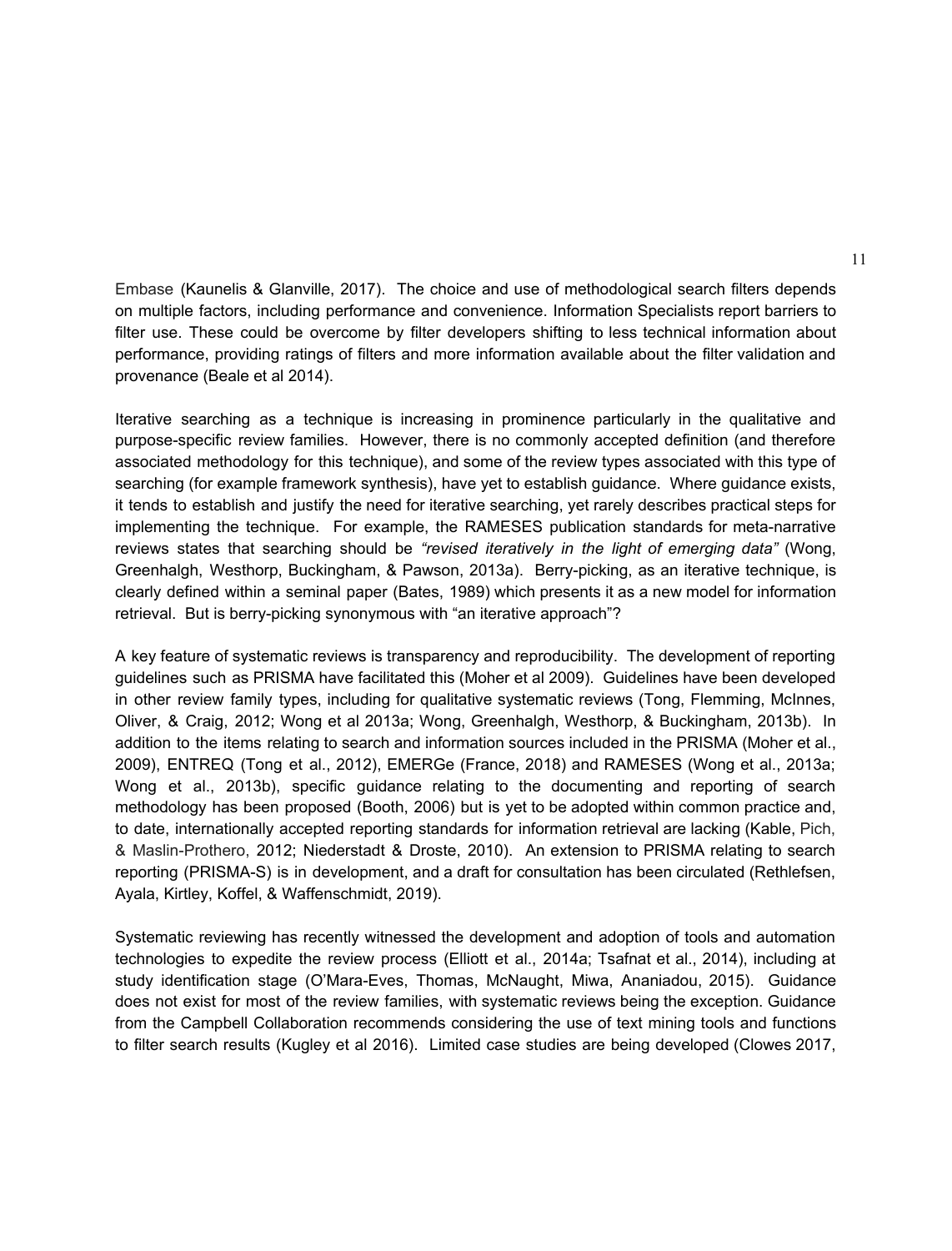Paisley et al 2016, Shemilt et al 2014) so we monitor this area of innovation with interest to see how it translates into official guidance. Non-automated tools referenced in the guidance include the PRESS checklist (Sampson, McGowan, Lefebvre, Moher, & Grimshaw, 2008) when developing search strategies (Relevo and Balshem 2010). Relevo and Balshem (2010) also note the absence of a tool to inform when to stop searching for comparative effectiveness reviews (systematic reviews family) and that decisions must be based on the judgement of the expert searcher. Booth (2010) discusses the strengths of methods for deciding when to cease searching ("stopping rules") in the context of health technology assessment.

Involvement of information specialists in searching to support systematic reviews is frequently recommended, with evidence that this improves the quality and reproducibility of the search and therefore contributes to a higher quality review (Koffel, 2015). The role of the information specialist in the review process continues to develop beyond the search. A recent scoping review identified 18 distinct roles for library and information professionals in the conducting of systematic reviews (Spencer & Eldredge, 2018). One of the specified roles is methodologist, specifically for the search approach, and this includes formally contributing to the writing of the review protocol and subsequent reporting of the search methods on completion of the review. In order to meet the requirements of this extended role, it is recommended that library and information professionals familiarise themselves with the ever-increasing variety of review types and associated search requirements defined by their purpose, audience and available resources . In a 2005 case study, Harris (2005) concluded that a *"deeper understanding"* of research methodologies by librarians contributed to investigators' "increased appreciation for their searching and organizational expertise". These benefits remain current, and additional advantages have emerged such as contributing to reducing avoidable waste in research, and becoming more embedded in the research team throughout the review process, not just in the initial planning and information retrieval stage (Edmunds Otter, Wright, & King, 2017). Roles such as *"systematic review consultant"* are reported in the literature, and one of the common tasks associated with this role is advising on the most appropriate review type for the research question (Foster, 2018). As new review types become established, knowledge of these and their implications for information retrieval can continue to enhance this understanding and position the expertise of the library and information professional as a review methodologist within the research team.

We acknowledge that the methodology used for this review does have limitations. We have not assessed the quality of the methodological guidance used as a basis for many of the review types and have assumed that publication and the peer review process is a marker of quality. We have also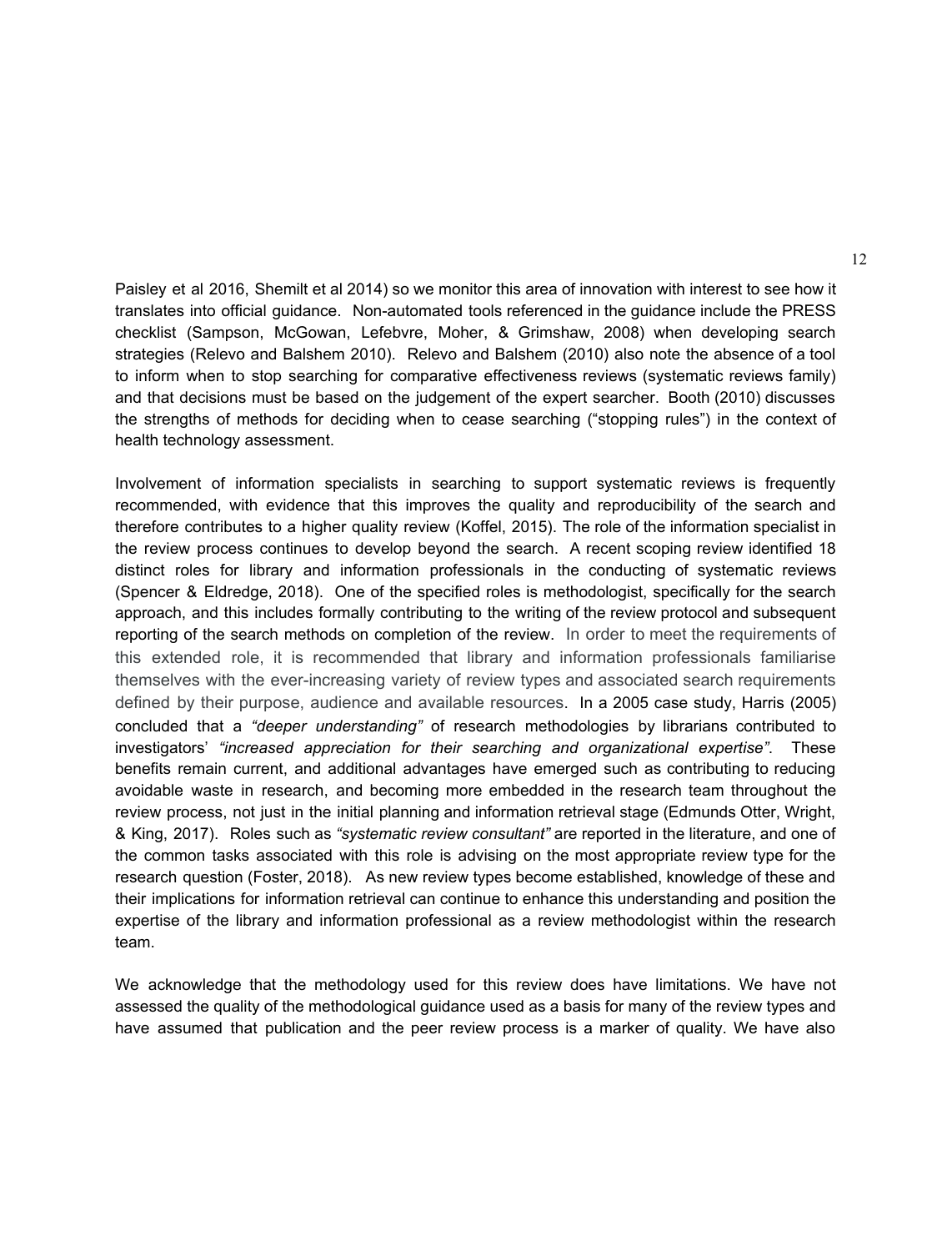assumed that where methodological guidance does exist, that these standards are more definitive in describing review methods than exemplar reviews of the type they are describing.

## **Conclusion**

This classification identified an increasing number of review types over the last decade. However, limited official guidance exists relating to the evidence identification requirements associated with specific review types, or indeed broader review families in some cases. We propose a consistent typology is adopted, with information specialists best placed to implement this and to advise on searching methodology as part of the review team.

## **Key Messages**

### **Implications for Policy**

- Use consistent terminology when referring to review types and review families.
- Adopt clear distinctions between review types within the same family.
- We propose a hierarchy of evidence when compiling search methods from guidance/standards, to methodological papers to exemplar reviews.

#### **Implications for Practice**

- Information Specialists should be familiar with review families & types and the associated retrieval methods to enhance their role with the review team.
- Where generic methods are not appropriate, Information Specialists should develop (and validate) specific methods for evidence identification suitable for each review type.
- Definitions of (and practical guidance on) iterative searching are required.

#### **Implications for Future Research**

Further validation of the use of automated methods to support evidence identification is required. When sufficient research has been conducted, definitive guidance should be developed.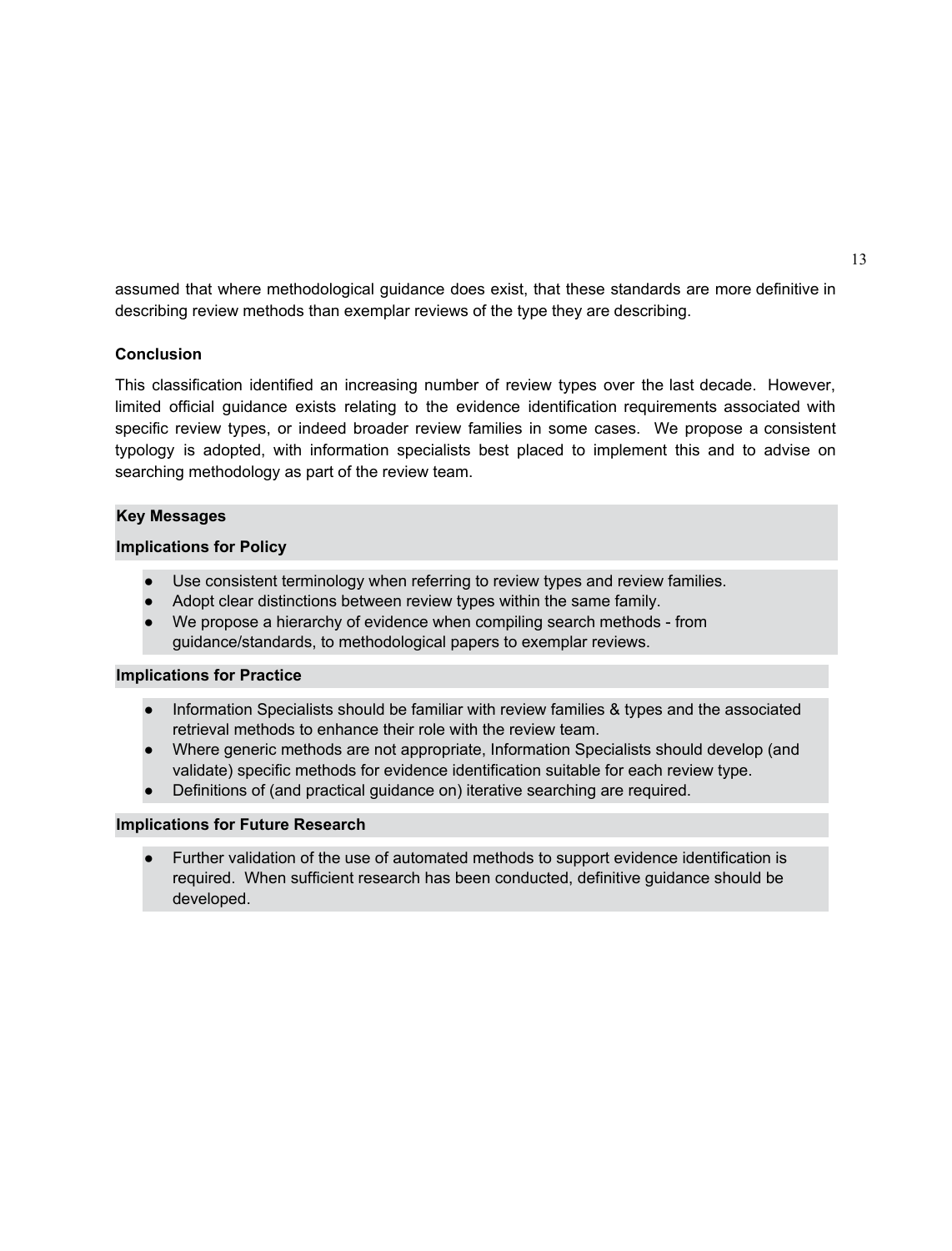#### **Reference**

Aveyard, H., & Bradbury-Jones, C. (2019). An analysis of current practices in undertaking literature reviews in nursing: findings from a focused mapping review and synthesis. *BMC Medical Research Methodology*, *19* (1), 105. <https://doi.org/10.1186/s12874-019-0751-7>

Barnett-Page, E., & Thomas, J. (2009). Methods for the synthesis of qualitative research: a critical review. *BMC Medical Research Methodology*, *9* (1), 59.<https://doi.org/10.1186/1471-2288-9-59>

Bates, M. J. (1989). The design of browsing and berrypicking techniques for the online search interface. *Online review*, *13* (5), 407-424.<https://doi.org/10.1108/eb024320>

Beale, S., Duffy, S., Glanville, J., Lefebvre, C., Wright, D., McCool, R., Varley, D., Boachie, C., Fraser, C., Harbour, J. and Smith, L. (2014), Choosing and using methodological search filters: searchers' views. *Health Information and Libraries Journal*, 31: 133–147. [doi:10.1111/hir.12062](https://doi.org/10.1111/hir.12062)

Berg, R. C., & Nanavati, J. (2016). Realist review: current practice and future prospects. *Journal of Research Practice*, 12 (1), 1.<https://hdl.handle.net/10037/10661>

Booth, A. (2006). "Brimful of STARLITE": toward standards for reporting literature searches. *Journal of the Medical Library Association*, *94* (4), 421.

Booth, A. (2010). How much searching is enough? Comprehensive versus optimal retrieval for technology assessments. *International journal of technology assessment in health care, 26 (4),* 431-435.<https://doi.org/10.1017/S0266462310000966>

Booth, A. (2016). Searching for qualitative research for inclusion in systematic reviews: a structured methodological review. *Systematic Reviews*, 5 (1), 74. <https://doi.org/10.1186/s13643-016-0249-x>

Booth, A. (2015). *EVIDENT Guidance for Reviewing the Evidence: a compendium of methodological literature and websites*. 10.13140/RG.2.1.1562.9842.

Booth, A., Harris, J., Croot, E., Springett, J., Campbell, F., & Wilkins, E. (2013). Towards a methodology for cluster searching to provide conceptual and contextual "richness" for systematic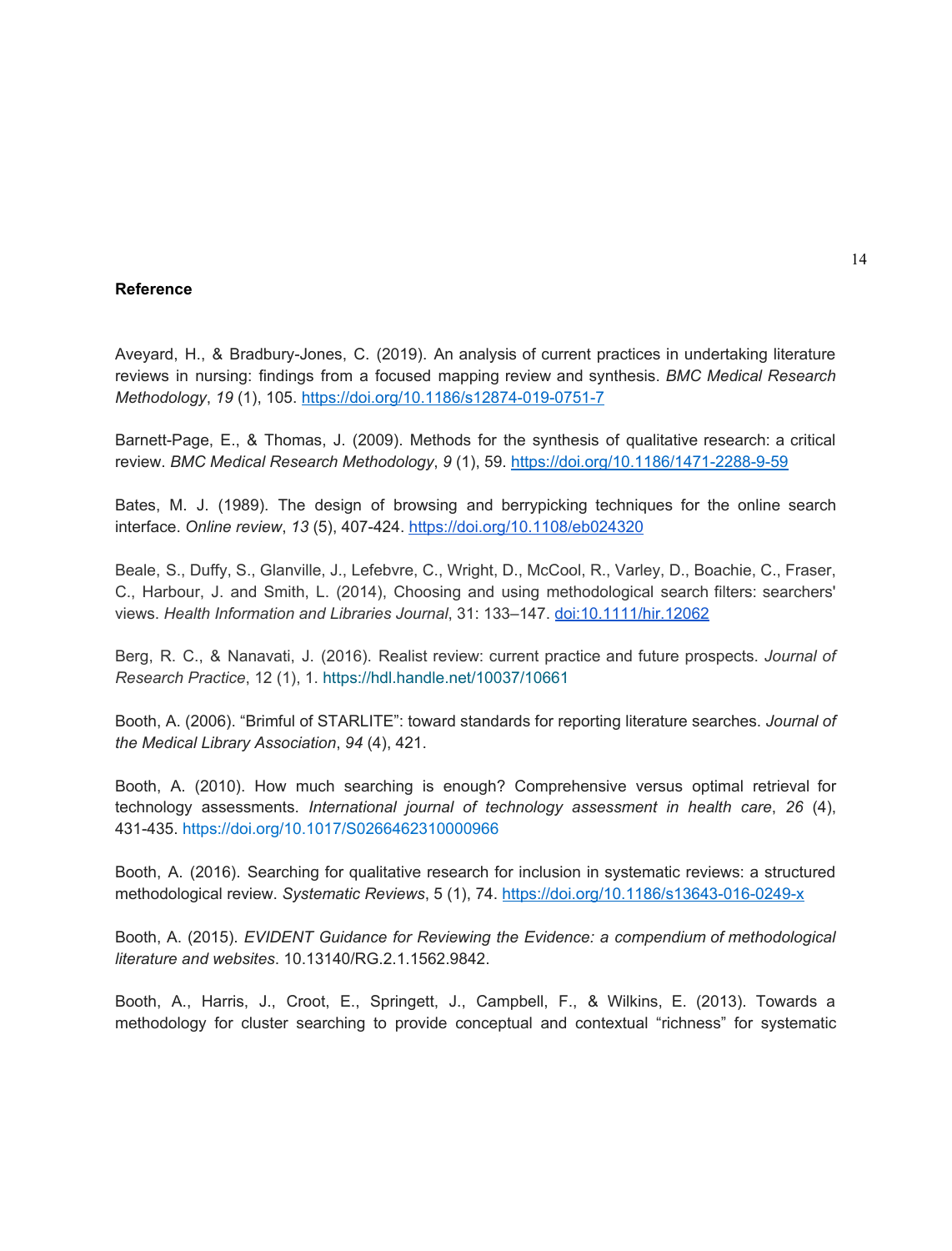reviews of complex interventions: case study (CLUSTER). *BMC Medical Research Methodology* , *13* (1), 118.<https://doi.org/10.1186/1471-2288-13-118>

Booth, A., & Carroll, C. (2015). Systematic searching for theory to inform systematic reviews: is it feasible? Is it desirable? *Health Information & Libraries Journal* , 32 (3), 220-235. <https://doi.org/10.1111/hir.12108>

Booth, A., Noyes, J., Flemming, K., Gerhardus, A., Wahlster, P., van der Wilt, G. J., Mozygemba, K., Refolo, P., Sacchini, D., Tummers, M., & Rehfuess, E. (2016). *Guidance on choosing qualitative evidence synthesis methods for use in health technology asse ssments of complex interventions*. [https://www.integrate-hta.eu/wp-content/uploads/2016/02/Guidance-on-choosing-qualitative-evidence](https://www.integrate-hta.eu/wp-content/uploads/2016/02/Guidance-on-choosing-qualitative-evidence-synthesis-methods-for-use-in-HTA-of-complex-interventions.pdf)[synthesis-methods-for-use-in-HTA-of-complex-interventions.pdf](https://www.integrate-hta.eu/wp-content/uploads/2016/02/Guidance-on-choosing-qualitative-evidence-synthesis-methods-for-use-in-HTA-of-complex-interventions.pdf) 

Booth, A., Sutton, A., & Papaioannou, D. (2016). *Systematic approaches to a successful literature review*. London: Sage.

Booth, A., Wright, J., & Briscoe, S. (2018). *Scoping and Searching to Support Realist Approaches Doing Realist Research*. London: Sage.

Briscoe, S. (2015). Web searching for systematic reviews: a case study of reporting standards in the UK Health Technology Assessment programme. *BMC Research Notes* . 16 (8), 153. doi: 10.1186/s13104-015-1079-y.

Briscoe, S. (2017) A review of the reporting of web searching to identify studies for Cochrane systematic reviews. *Research Synthesis Methods*. 9 (1), 89-99. doi: 10.1002/jrsm.1275.

Briscoe, S., Cooper, C., Glanville, J., & Lefebvre, C. (2017). The loss of the NHS EED and DARE databases and the effect on evidence synthesis and evaluation. *Research Synthesis Methods* . 8 (3), 256-257.

Byrne, J. A. (2016). Improving the peer review of narrative literature reviews. *Research Integrity and Peer Review*, *1*(1), 12. https://doi.org/10.1186/s41073-016-0019-2

Carroll C, Booth A, Leaviss J, Rick J. (2013). "Best fit" framework syn thesis: refining the method. *BMC Medical Research Methodology*. 13 (13), 37. doi: 10.1186/1471-2288-13-37.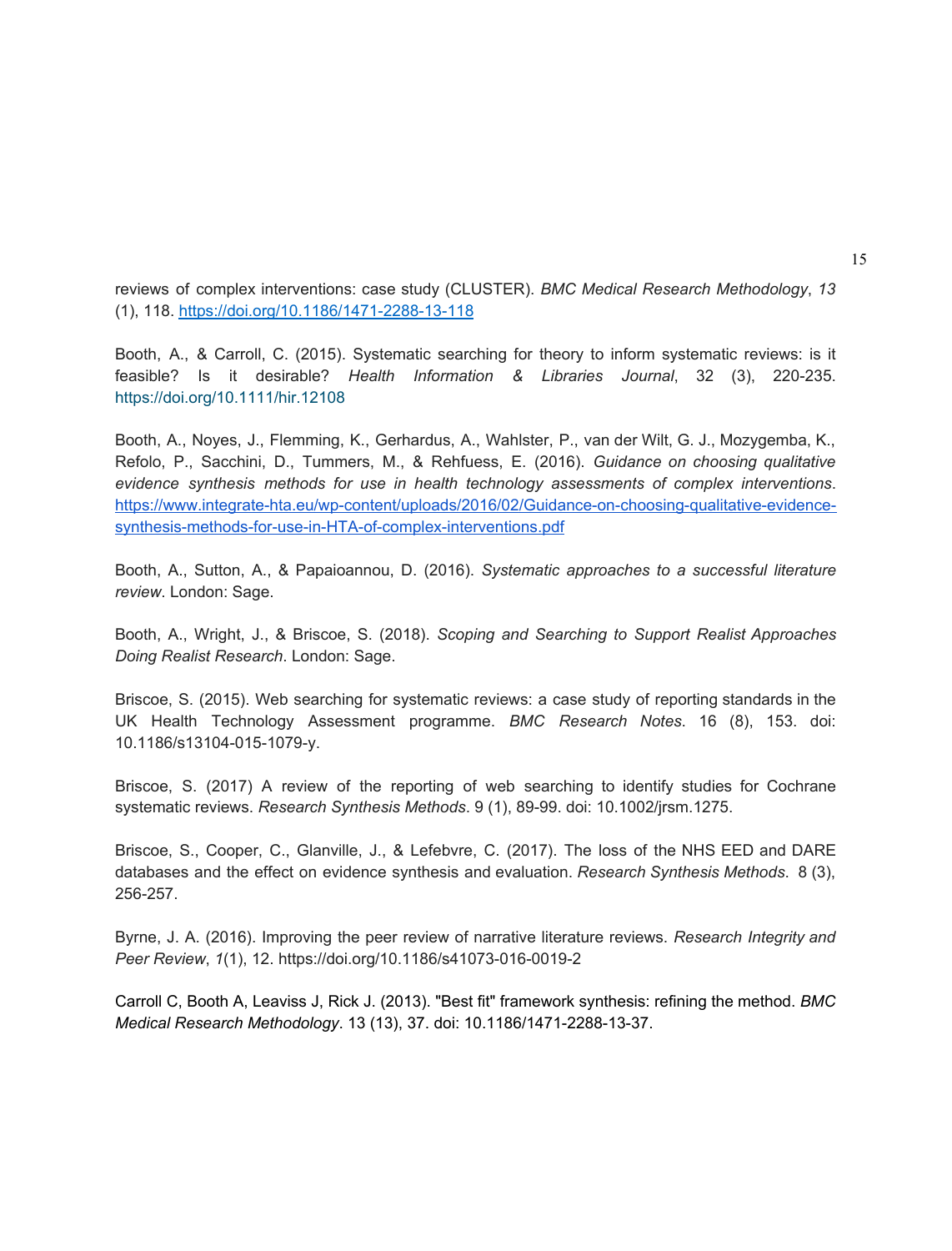Centre for Reviews and Dissemination (2009). CRD's guidance for undertaking reviews in health care. Centre for Reviews and Dissemination, University of York. [https://www.york.ac.uk/media/crd/Systematic\\_Reviews.pdf](https://www.york.ac.uk/media/crd/Systematic_Reviews.pdf)

Clowes, M. (2017, June). *Using visualisation in scoping the literature for a prognostic HTA*. Paper presented at the HTAi 2017 Annual Meeting, Rome, Italy.

The Cochrane Collaboration. (2019) Cochrane Review. In *The Cochrane Glossary* . Retrieved from <https://community.cochrane.org/glossary#letter-C>

Cook, C. N., Nichols, S. J., Webb, J. A., Fuller, R. A., & Richards, R. M . (2017). Simplifying the selection of evidence synthesis methods to inform environmental decisions: A guide for decision makers and scientists. *Biological Conservation*, *213*, 135-145. <https://doi.org/10.1016/j.biocon.2017.07.004>

Cooper, C., Booth,A., Britten, N., & Garside, R. (2017). A comparison of results of empirical studies of supplementary search techniques and recommendations in review methodology handbooks: a methodological review. *Systematic Reviews*, 28 (6), 234. http://dx.doi.org/10.1186/s13643-017-0625-1

Cooper, C., Lovell, R., Husk, K., Booth, A., & Garside, R. (2017). Supplementary search methods were more effective and offered better value than bibliographic database searching: a case study from public health and environmental enhancement. *Research Synthesis Methods* , 9 (2), 195-223. doi: 10.1002/jrsm.1286.

de Vet, H. C.W., Eisinga, A., Riphagen, I.I., Aertgeerts, B., Pewsner, D. (2008). Chapter 7: Searching for Studies. In: *Cochrane Handbook for Systematic Reviews of Diagnostic Test Accuracy* Version 0.4. The Cochrane Cochrane Cochrane Coulaboration. [https://methods.cochrane.org/sites/methods.cochrane.org.sdt/files/public/uploads/Chapter07-Searchin](https://methods.cochrane.org/sites/methods.cochrane.org.sdt/files/public/uploads/Chapter07-Searching-%28September-2008%29.pdf) [g-%28September-2008%29.pdf](https://methods.cochrane.org/sites/methods.cochrane.org.sdt/files/public/uploads/Chapter07-Searching-%28September-2008%29.pdf)

Dixon-Woods, M., Agarwal, S., Jones, D., Young, B., & Sutton, A. (2005). Synthesising qualitative and quantitative evidence: a review of possible methods. *Journal of Health Services Research & Policy* , 10 (1), 45-53. [https://doi.org/10.1177/135581960501000110](https://doi.org/10.1177%2F135581960501000110)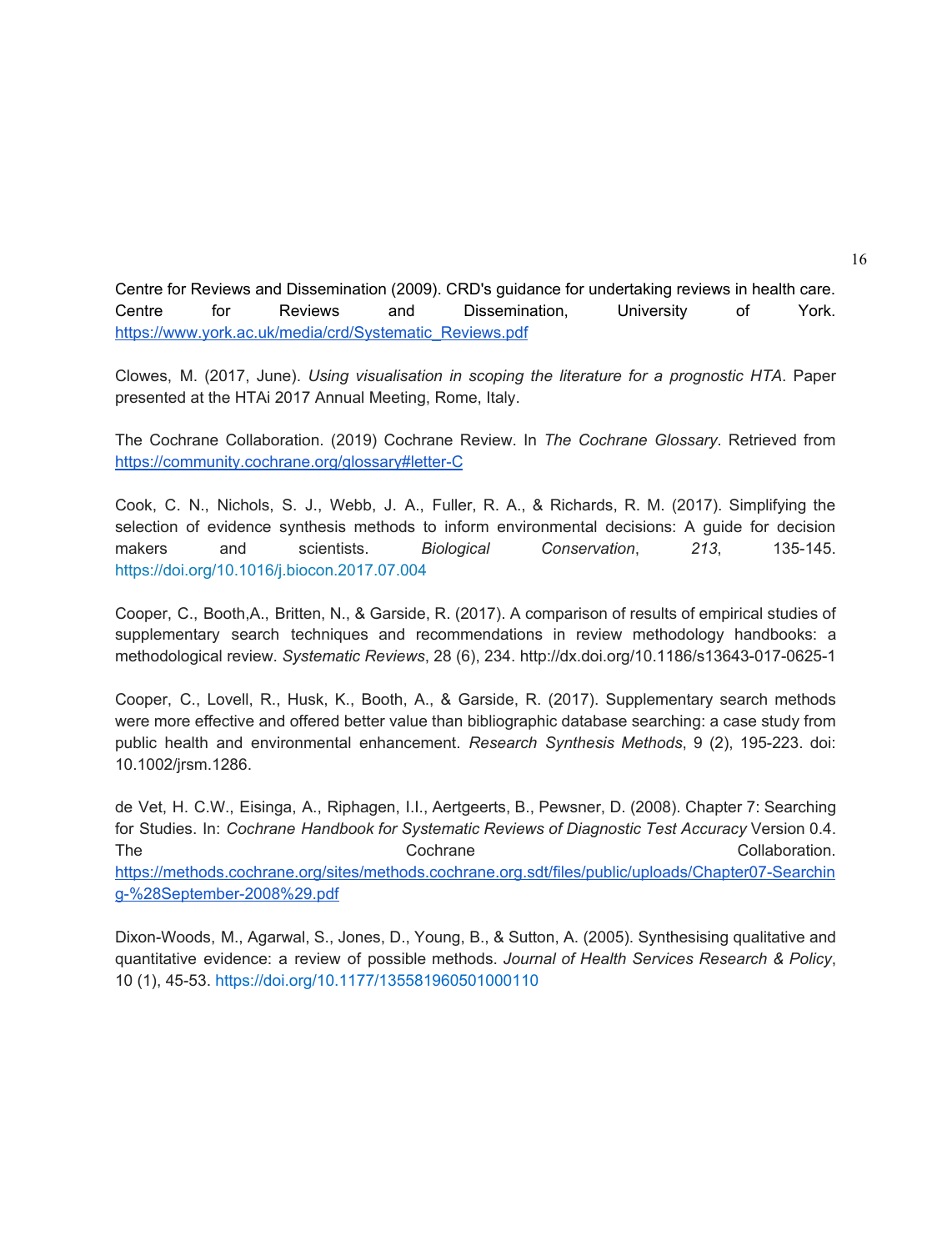Dobbins, M. (2017). *Rapid review guidebook* . Hamilton, ON: National Collaborating Centre for Methods and Tools. http://www.nccmt.ca/resources/rapid-review-guidebook.

Edmunds Otter, M. L., Wright, J. M., & King, N. V. (2017). Developing the Librarians' Role in Supporting Grant Applications and Reducing Waste in Research: Outcomes From a Literature Review and Survey in the NIHR Research Design Service. *New Review of Academic Librarianship* , 23 (2-3), 258-274.<https://www.tandfonline.com/doi/full/10.1080/13614533.2017.1330219>

El Sherif, R., Pluye, P., Gore, G., Granikov,V., Hong, Q.N. (2016) Perform ance of a mixed filter to identify relevant studies for mixed studies reviews. *Journal of the Medical Library Association* . 104 (1):47-51. doi: 10.3163/1536-5050.104.1.007.

Elliott, J., Sim, I., Thomas, J., Owens, N., Dooley, G., Riis, J., ... & Struthers, C. (2014a). # CochraneTech: technology and the future of systematic reviews. *The Cochrane Database of Systematic Reviews*, (9). <https://doi.org/10.1002/14651858.ED000091>

Elliott, J. H., Turner, T., Clavisi, O., Thomas, J., Higgins, J. P., Mavergames, C., & Gruen, R. L. (2014b). Living systematic reviews: an emerging opportunity to narrow the evidence-practice gap. *PLoS Medicine*, 11 (2), e1001603.

European Network for Health Technology Assessment (EUnetHTA) (2017). Process of information retrieval for systematic reviews and health technology assessments on clinical effectiveness. EUnetHTA methodological guidance version 1.2.

[https://www.eunethta.eu/process-of-information-retrieval-for-systematic-reviews-and-health-technolog](https://www.eunethta.eu/process-of-information-retrieval-for-systematic-reviews-and-health-technology-assessments-on-clinical-effectiveness/) [y-assessments-on-clinical-effectiveness/](https://www.eunethta.eu/process-of-information-retrieval-for-systematic-reviews-and-health-technology-assessments-on-clinical-effectiveness/)

Foster, M. J. (2018). From the Office of a Systematic Review Consultant. *Health Environments Research & Design Journal* . Article first published online: January 8, 2018 <https://doi.org/10.1177/1937586717749905>

France E & the eMERGe project team and advisors (2018) *Introducing the first bespoke Meta-ethnography Reporting Guidance (eMERGe)* . IIQM 24th Annual Qualitative Health Research Conference, Halifax, Nova Scotia, 27.10.2018-29.10.2018.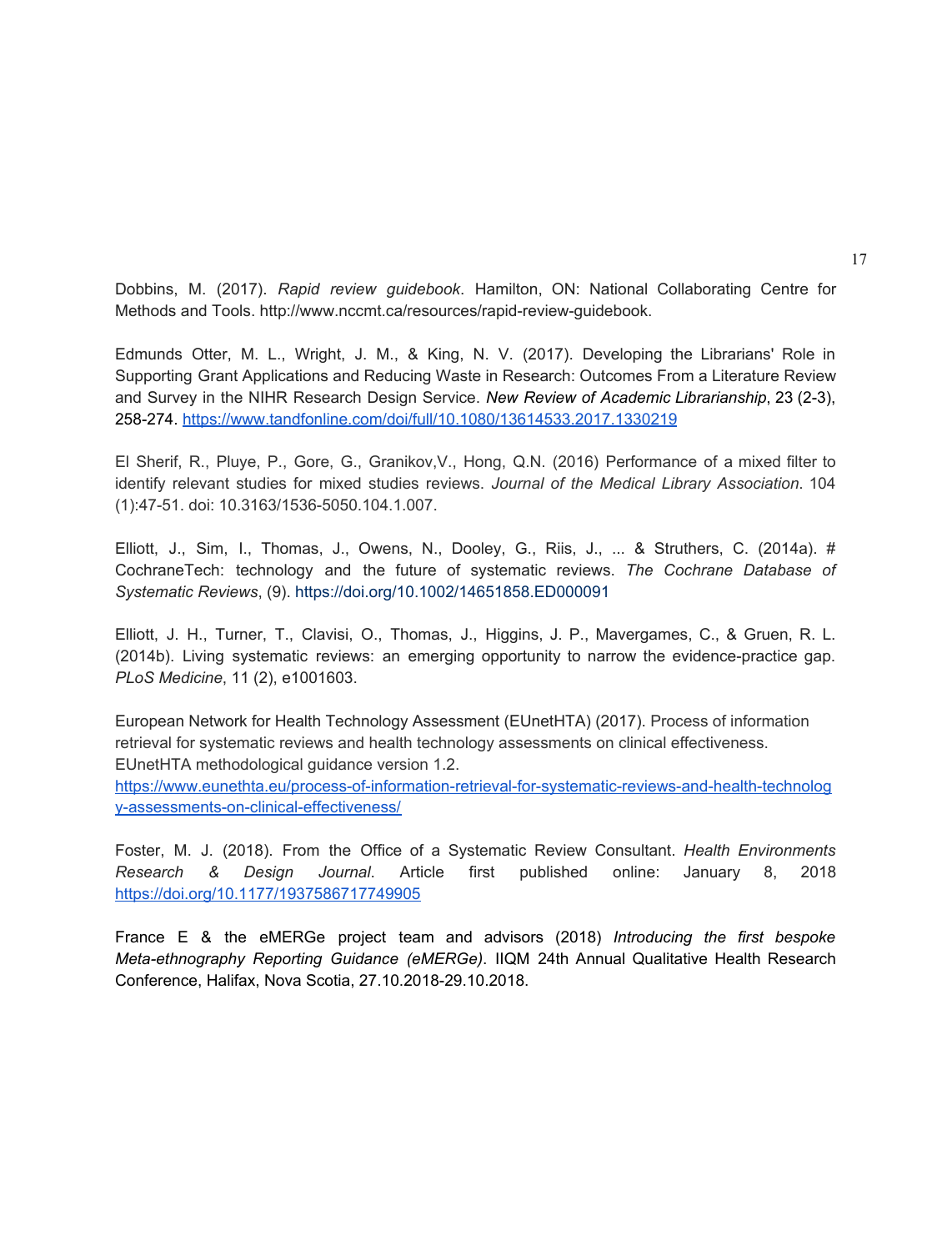France, E. F., Ring, N., Thomas, R., Noyes, J., Maxwell, M., & Jepson, R. (2014). A methodological systematic review of what's wrong with meta-ethnography reporting. *BMC Medical Research Methodology*, *14* (1), 119. <https://doi.org/10.1186/1471-2288-14-119>

Gasparyan, A. Y., Ayvazyan, L., Blackmore, H., & Kitas, G. D. (2011). Writing a narrative biomedical review: considerations for authors, peer reviewers, and editors. *Rheumatology International*, 31(11), 1409.

Golder, S., & Wright, K. (2016). Searching Evidence. In *Umbrella Reviews* (pp. 95-106). Chester: Springer International Publishing.

Greenhalgh, T., & Shaw, S. (2017). Understanding heart failure; explaining telehealth–a hermeneutic systematic review. *BMC Cardiovascular Disorders*, *17* (1), 156. <https://doi.org/10.1186/s12872-017-0594-2>

Grant, M. J., & Booth, A. (2009). A typology of reviews: an analysis of 14 review types and associated methodologies. *Health Information & Libraries Journal*, *26*(2), 91-108. https://doi.org/10.1111/j.1471-1842.2009.00848.x

Hannes, K., & Lockwood, C. (2011). *Synthesizing qualitative research: choosing the right approach*. Chichester: John Wiley & Sons.

Hannes, K., & Macaitis, K. (2012). A move to more systematic and transparent approaches in qualitative evidence synthesis: update on a review of published papers. *Qualitative Research*, *12* (4), 402-442. [https://doi.org/10.1177/1468794111432992](https://doi.org/10.1177%2F1468794111432992) 

Harris, M. R. (2005). The librarian's roles in the systematic review process: a case study. *Journal of the Medical Library Association*, *93* (1), 81.

Harris, J. L., Booth, A., Cargo, M., Hannes, K., Harden, A., Flemming, K., ... & Noyes, J. (2017). Cochrane Qualitative and Implementation Methods Group Guidance series-paper 6: Methods for question formulation, searching and protocol development for qualitative evidence synthesis. *Journal of Clinical Epidemiology*, 97, 39-48. <https://doi.org/10.1016/j.jclinepi.2017.10.023>

Higgins, J. P. T., & Green, S. (2011). Cochrane Handbook for Systematic Reviews of Interventions Version 5.1. 0 [updated March 2011]. The Cochrane Collaboration. <https://training.cochrane.org/handbook>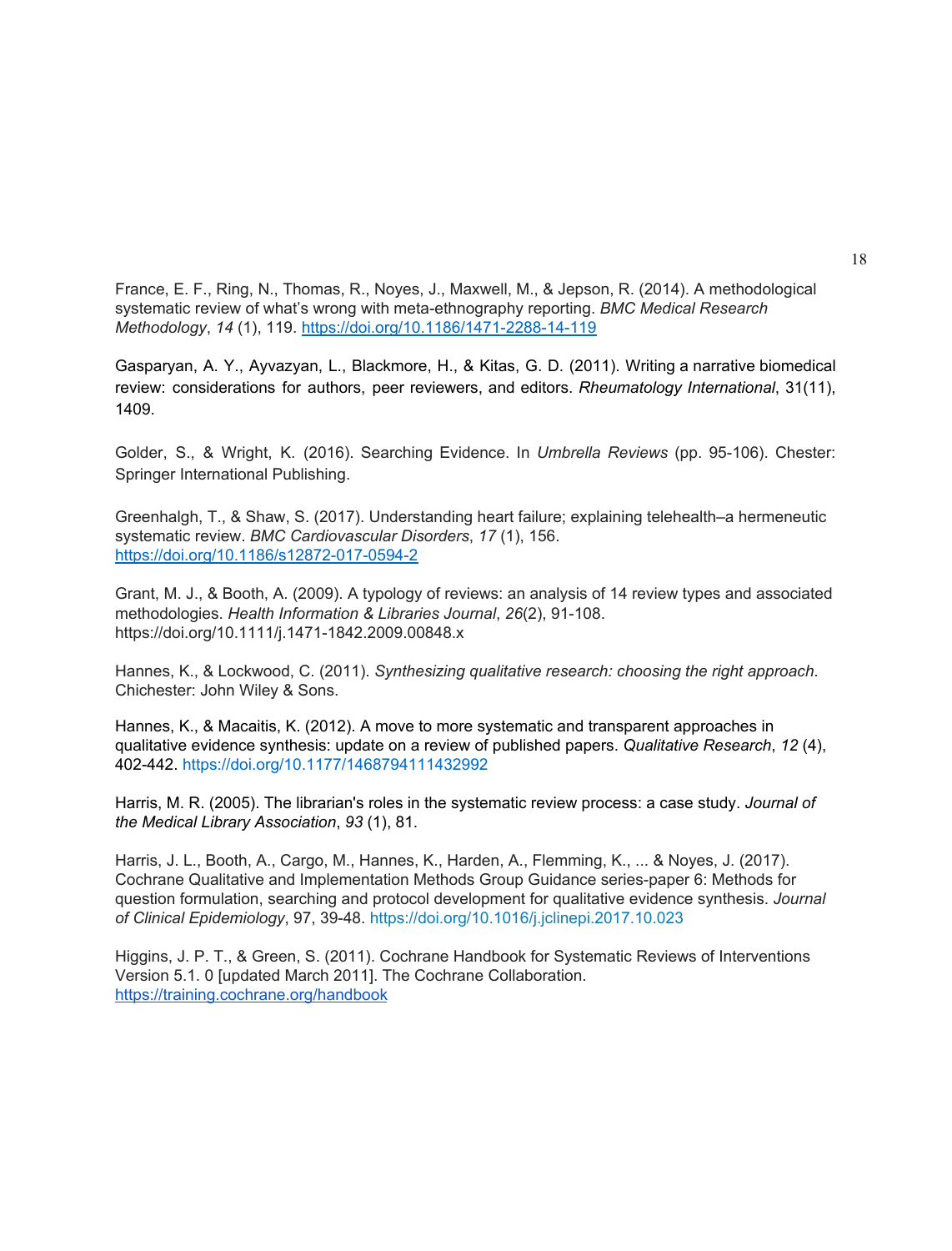Hoaglin, D. C., Hawkins, N., Jansen, J. P., Scott, D. A., Itzler, R., Cappelleri, J. C., ... & Barrett, A. (2011). Conducting indirect-treatment-comparison and network-meta-analysis studies: report of the ISPOR Task Force on Indirect Treatment Comparisons Good Research Practices: part 2. *Value in Health*, *14* (4), 429-437.<https://doi.org/10.1016/j.jval.2011.01.011>

HTAi IRG (2011) *Summarized Research in Information Retrieval for HTA (SuRE Info)*. Retrieved from <http://vortal.htai.org/index.php?q=sure-info>

*ISSG Search Filter Resource*. (2008). Glanville J, Lefebvre C, Wright K, editors. York (UK): The InterTASC Information Specialists' Sub-Group; [updated 2019 May 7; cited 30 May 2019]. Retrieved from: <https://sites.google.com/a/york.ac.uk/issg-search-filters-resource/home>

Jones, R., Everson -Hock, E. S., Papaioannou, D., Guillaume, L., Goyder, E., Chilcott, J., ... & Swann, C. (2011). Factors associated with outcomes for looked -after children and young people: a correlates review of the literature. *Child: care, health and development*, 37 (5), 613-622. <https://doi.org/10.1111/j.1365-2214.2011.01226.x>

Kable, A. K., Pich, J., & Maslin-Prothero, S. E. (2012). A structured approach to documenting a search strategy for publication: a 12 step guideline for authors . *Nurse Education Today* , *32* (8), 878-886.<https://doi.org/10.1016/j.nedt.2012.02.022>

Kaunelis, D. & Glanville, J. (2017). *Cost and economic evaluation*. Summarized Research in Infor[m](http://vortal.htai.org/?q=node/336)ation Retrieval for HTA (SuRE Info). Retrieved from <http://vortal.htai.org/?q=node/336>

Kastner, M., Antony, J., Soobiah, C., Straus, S. E., & Tricco, A. C. (2016). Conceptual recommendations for selecting the most appropriate knowledge synthesis method to answer research questions related to complex evidence. *Journal of Clinical Epidemiology* , 73, 43-49. <https://doi.org/10.1016/j.jclinepi.2015.11.022>

Kastner, M., Tricco, A. C., Soobiah, C., Lillie, E., Perrier, L., Horsley, T., ... & Straus, S. E. (2012). What is the most appropriate knowledge synthesis method to conduct a review? Protocol for a scoping review. *BMC Medical Research Methodology* , *12* (1), 114. <https://doi.org/10.1016/j.jclinepi.2015.11.022>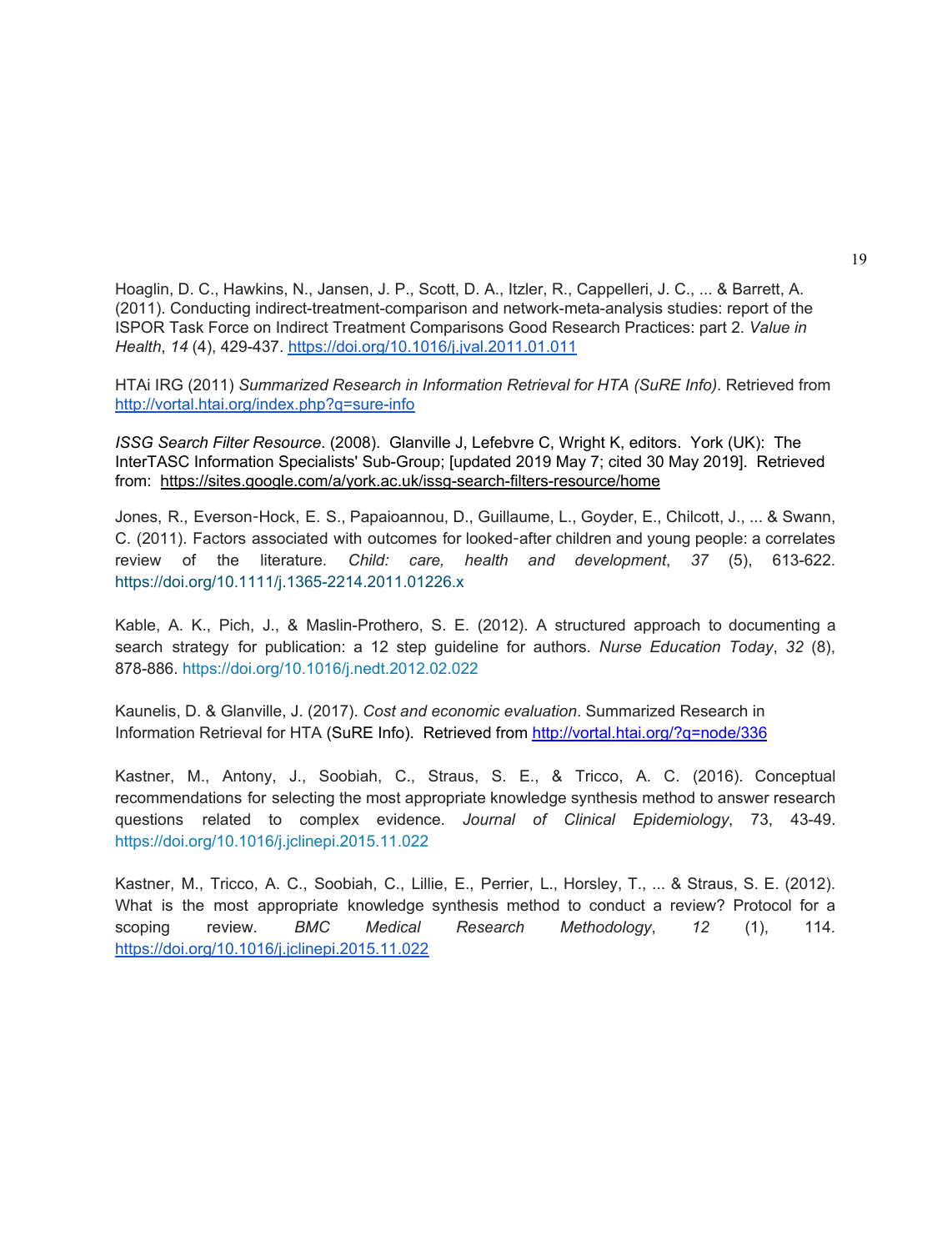Khangura, S., Konnyu, K., Cushman, R., Grimshaw, J., & Moher, D. (2012). Evidence summaries: the evolution of a rapid review approach. *Systematic Reviews*, 1 (1), 10. <https://doi.org/10.1186/2046-4053-1-10>

Koffel, J. B. (2015). Use of recommended search strategies in systematic reviews and the impact of librarian involvement: a cross-sectional survey of recent authors . *PloS one*, *10* (5), e0125931. <https://doi.org/10.1371/journal.pone.0125931>

Kugley, S., Wade, A., Thomas, J., Mahood, Q., Klint-Jørgensen , A.M., Hammerstrøm, K., Sathe, N. Searching for studies: a guide to information retrieval for Campbel l Systematic Reviews. *Campbell Systematic* resolution of *Reviews*. The *Retrieved* from: **Retrieved** from: *Retrieved* from: *Reviews*. [http://www.campbellcollaboration.org/images/Campbell\\_Methods\\_Guides\\_Information\\_Retrieval.pdf](http://www.campbellcollaboration.org/images/Campbell_Methods_Guides_Information_Retrieval.pdf)

Leeflang, M. M., Deeks, J. J., Takwoingi, Y., & Macaskill, P. (2013). Cochrane diagnostic test accuracy reviews. *Systematic Reviews*, *2* (1), 82.<https://doi.org/10.1186/2046-4053-2-82>

Lefebvre C, Glanville J, Briscoe S, Littlewood A, Marshall C, Metzendorf MI, Noel-Storr A, Rader T, Shokraneh F, Thomas J, Wieland LS (2019). Chapter 4: Searching for and selecting studies. Draft version (29 January 2019) for inclusion in Higgins JPT, Thomas J, Chandler J, Cumpston M, Li T, Page MJ, Welch VA (editors). *Cochrane Handbook for Systematic Reviews for Interventions*. London: Cochrane.

Living Systematic Review Network (2017) Cochrane living systematic reviews: interim guidance for pilots (Version 0.3, 21 April 2017). Cochrane, London, UK. Retrieved from: http://community.cochrane.org/sites/default/files/uploads/inline-files/Transform/LSR Interim [guidance\\_v0.3\\_20170421.pdf](http://community.cochrane.org/sites/default/files/uploads/inline-files/Transform/LSR%20Interim%20guidance_v0.3_20170421.pdf)

Lockwood, C., Munn, Z., & Porritt, K. (2015). Qualitative research synthesis: methodological guidance for systematic reviewers utilizing meta-aggregation. *International Journal of Evidence-Based Healthcare*, *13* (3), 179-187. doi: 10.1097/XEB.0000000000000062

Moher, D., Liberati, A., Tetzlaff, J., Altman, D.G., The PRISMA Group. (2009).Preferred Reporting Items for Systematic Reviews and Meta-Analyses: The PRISMA Statement. *PLoS Medicine,* 6 (7): e1000097. doi:10.1371/journal.pmed1000097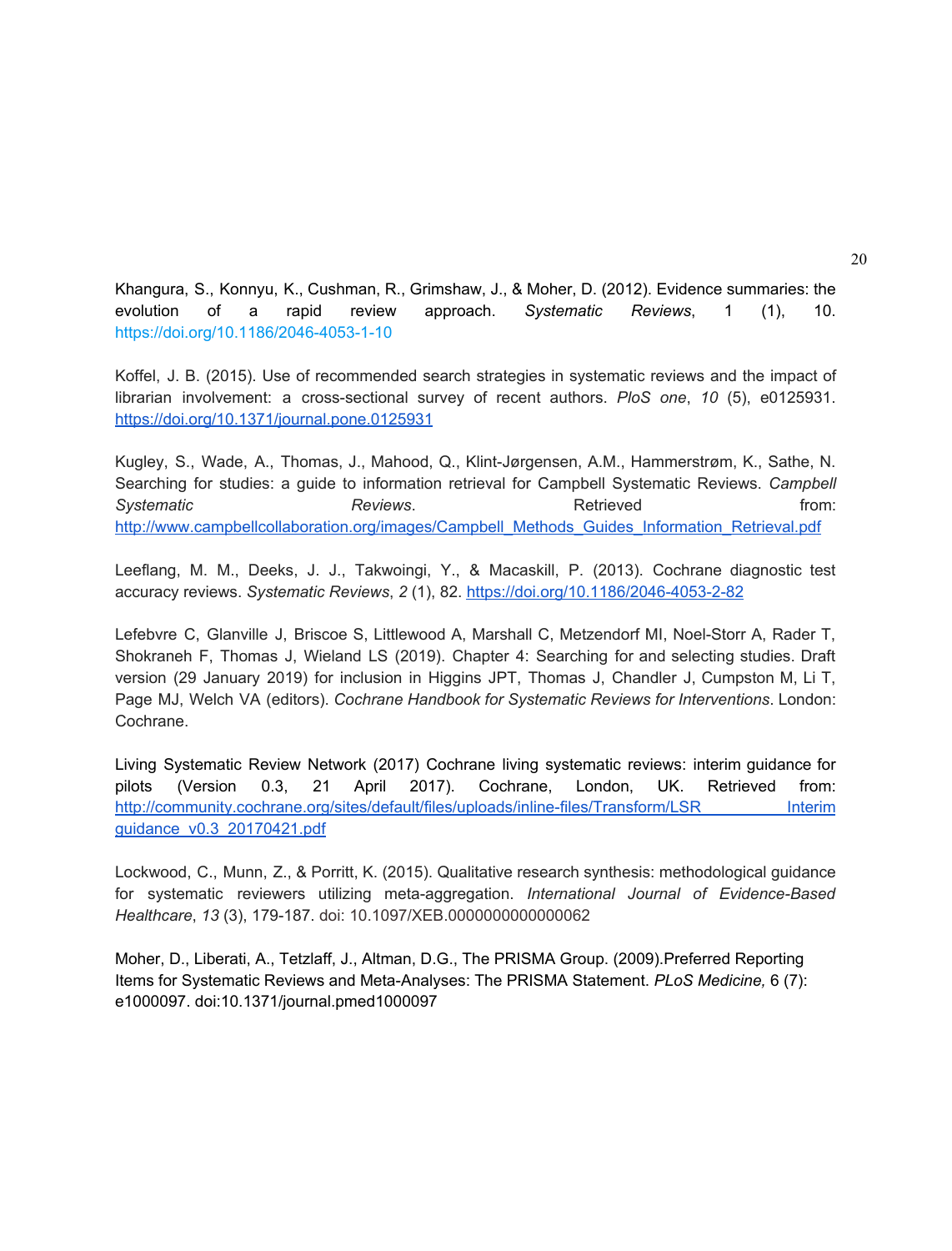Moher, D., Stewart, L., & Shekelle, P. (2015). All in the family: systematic reviews, rapid reviews, scoping reviews, realist reviews, and more. *Systematic Reviews*, *4* (1), 183. <https://doi.org/10.1186/s13643-015-0163-7>

Mulrow C,D. (1987). The medical review article: state of the science. Annals of Internal Medicine, 106 (3):485-8.

Munn, Z., Stern, C., Aromataris, E., Lockwood, C., & Jordan, Z. (2018). What kind of systematic review should I conduct? A proposed typology and guidance for systematic reviewers in the medical and health sciences. *BMC medical research methodology* , *18* (1), 5. <https://doi.org/10.1186/s12874-017-0468-4>

Niederstadt, C., & Droste, S. (2010). Reporting and presenting information retrieval processes: the need for optimizing common practice in health technology assessment. *International Journal of Technology Assessment in Health Care* , *26* (4), 450-457. <https://doi.org/10.1017/S0266462310001066>

Nolan, J., Nolan, M., & Booth, A. (2001). Developing the nurse's role in patient education: rehabilitation as a case example. *International Journal of Nursing Studies* , 38 (2), 163-73. [https://doi.org/10.1016/S0020-7489\(00\)00041-9](https://doi.org/10.1016/S0020-7489(00)00041-9) 

Oliver S. (2015). Advantages of concurrent preparation and reporting of systematic reviews of quantitative and qualitative evidence. *Journal of the Royal Society of Medicine* , 108 (3), 108-11. doi: 10.1177/0141076815575231.

O'Mara-Eves, A., Thomas, J., McNaught, J., Miwa, M., & Ananiadou, S. (2015). Using text mining for study identification in systematic reviews: a systematic review of current approaches. Systematic *Reviews*, *4*(1), 5. <https://doi.org/10.1186/2046-4053-4-5>

Paisley, S., Seva, J., Stevenson, M., Archer, R., Preston, L., Chilchott, J. and Thornhill, M. (2016, October). Identifying potential early biomarkers of acute myocardial infarction in the biomedical literature: a comparison of text mining and manual sifting techniques. Poster presented at the ISPOR 19th Annual European Congress, Vienna, Austria. Abstract retrieved from: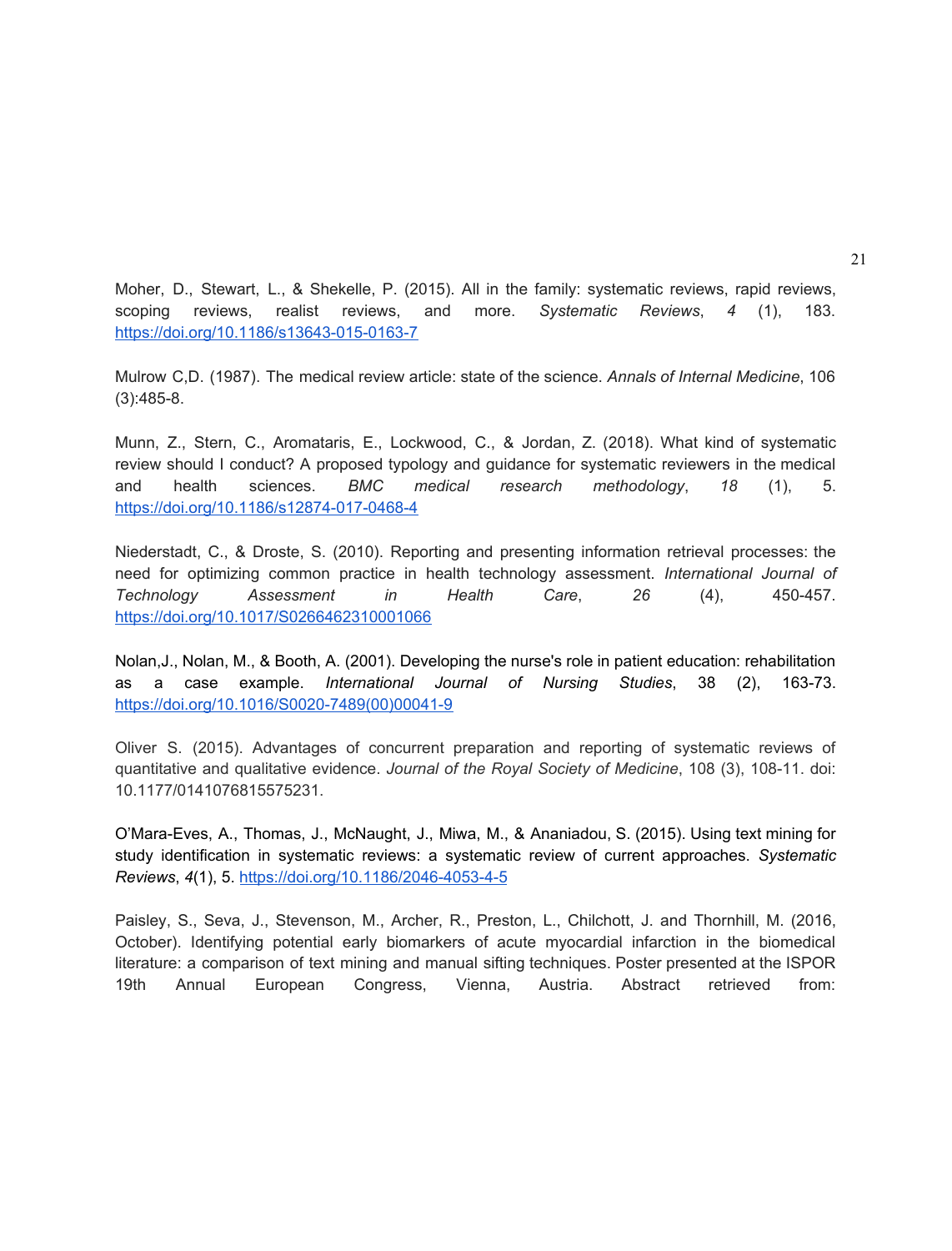[http://scharr.dept.shef.ac.uk/ikt/wp-content/uploads/sites/2/2016/10/IDENTIFYING-POTENTIAL-EARL](http://scharr.dept.shef.ac.uk/ikt/wp-content/uploads/sites/2/2016/10/IDENTIFYING-POTENTIAL-EARLY-BIOMARKERS-OF-ACUTE-MYOCARDIAL-INFARCTION.pdf) [Y-BIOMARKERS-OF-ACUTE-MYOCARDIAL-INFARCTION.pdf](http://scharr.dept.shef.ac.uk/ikt/wp-content/uploads/sites/2/2016/10/IDENTIFYING-POTENTIAL-EARLY-BIOMARKERS-OF-ACUTE-MYOCARDIAL-INFARCTION.pdf) 

Paré, G., Trudel, M. C., Jaana, M., & Kitsiou, S. (2015). Synthesizing information systems knowledge: A typology of literature reviews. *Information & Management* , *52* (2), 183-199. <https://doi.org/10.1016/j.im.2014.08.008>

Pawson, R., Greenhalgh, T., Harvey, G., Walshe, K. (2004). *Realist synthesis: an introduction.* RMP Methods Paper 2/2004. Manchester, UK: ESRC Research Methods Programme, University of Manchester. Retrieved from <https://pdfs.semanticscholar.org/4351/46e6e6617491ff1c4b32b76e0a534c86d6c7.pdf>

Pawson R. (2006). *Evidence-based policy: a realist perspective* . London: Thousand Oaks, Calif.: SAGE.

Preston, L., Carroll, C., Gardois, P., Paisley, S., & Kaltenthaler, E. ( 2015). Improving search efficiency for systematic reviews of diagnostic test accuracy: an exploratory study to assess the viability of limiting to MEDLINE, EMBASE and reference checking. *Systematic Reviews*, *4*(1), 82. <https://doi.org/10.1186/s13643-015-0074-7>

The Pubmed Health Team (2015, December 8). Systematic Review Methods Filter at PubMed. Retrieved **from the contract of the contract of the contract of the contract of the contract of the contract of the contract of the contract of the contract of the contract of the contract of the contract of the contract o** 

<https://www.ncbi.nlm.nih.gov/pubmedhealth/researchers/pubmed-systematic-review-methods-filter/>

Relevo, R. & Balshem, H. (2011) *Finding Evidence for Comparing Medical Interventions*. Agency for Healthcare Research and Quality. Methods Guide for Comparative Effectiveness Reviews. AHRQ Publication No. 11-EHC021-EF. Available at

[https://effectivehealthcare.ahrq.gov/sites/default/files/pdf/methods-guidance-finding-evidence\\_method](https://effectivehealthcare.ahrq.gov/sites/default/files/pdf/methods-guidance-finding-evidence_methods.pdf) [s.pdf](https://effectivehealthcare.ahrq.gov/sites/default/files/pdf/methods-guidance-finding-evidence_methods.pdf)

Rethlefsen, M., Ayala, A. P., Kirtley, S., Koffel, J., & Waffenschmidt, S. (2019, April 10). PRISMA-S Draft 1. https://doi.org/10.17605/OSF.IO/7NCYS

Sampson, M., McGowan, J., Lefebvre, C., Moher, D., & Grimshaw J.M. (2008) PRESS: peer review of electronic search strategies. Canadian Agency for Drugs and Technologies in Health, Ottowa, Canada. Retrieved from<https://www.cadth.ca/resources/finding-evidence/press>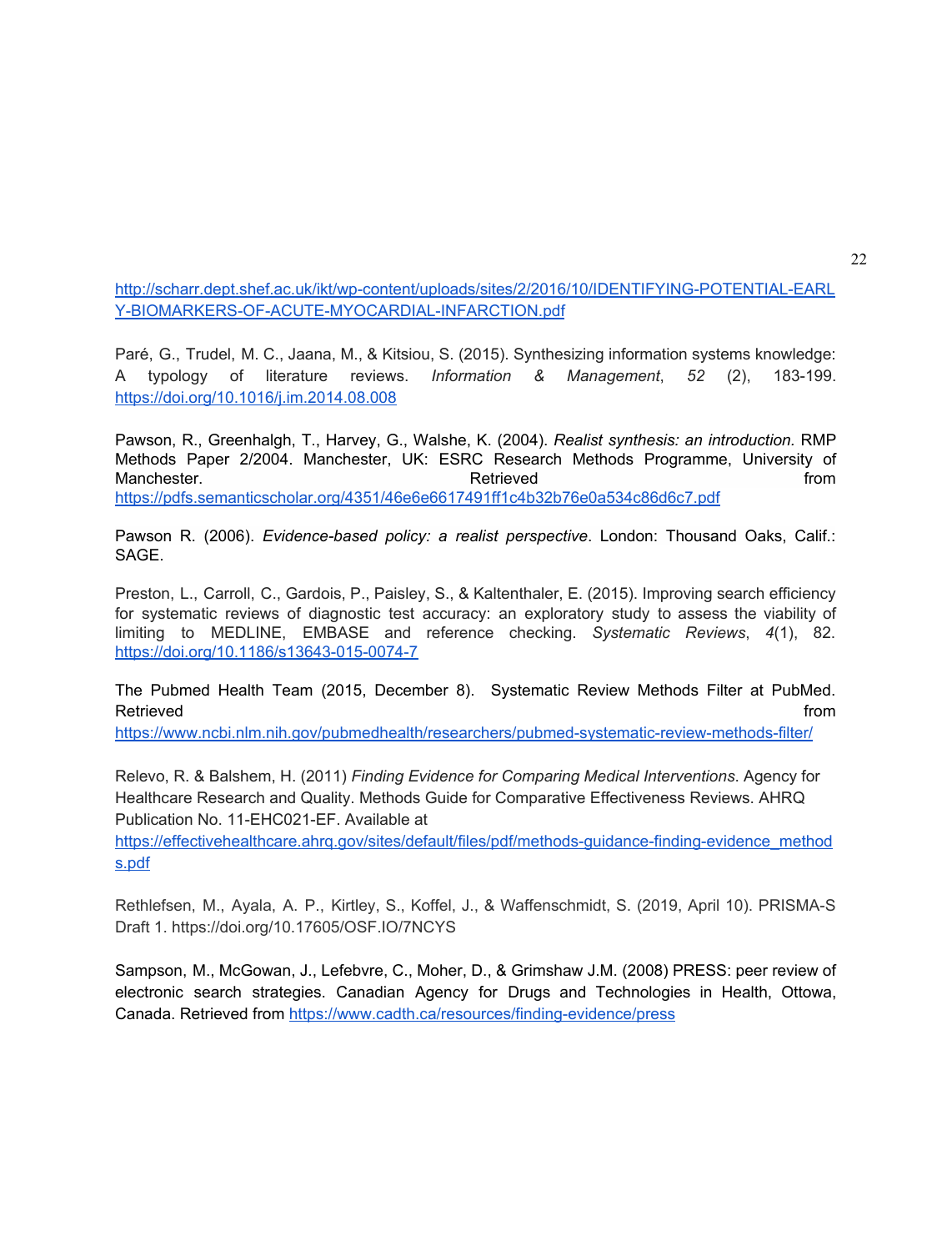Saul, J.E., Willis, C.D., Bitz, J., Best, A. (2013). A time-responsive tool for informing policy making: rapid realist review. *Implementation Science,* 8, 103.<https://doi.org/10.1186/1748-5908-8-103>

Seuring, S., & Gold, S. (2012). Conducting content-analysis based literature reviews in supply chain management. *Supply Chain Management: An International Journal*, 17 (5), 544-555. <https://doi.org/10.1108/13598541211258609>

Shemilt, I., Simon, A., Hollands, G. J., Marteau, T. M., Ogilvie , D., O'Mara-Eves, A., ... & Thomas, J. (2014). Pinpointing needles in giant haystacks: use of text mining to reduce impractical screening workload in extremely large scoping reviews. *Research Synthesis Methods* , *5* (1), 31-49. <https://doi.org/10.1002/jrsm.1093>

Slutsky, J., Atkins, D., Chang, S., & Sharp, B. A. C. (2010). AHRQ series paper 1: comparing medical interventions: AHRQ and the effective health-care program. *Journal of Clinical Epidemiology* , *63* (5), 481-483.<https://doi.org/10.1016/j.jclinepi.2008.06.009>

Spencer, A. J., & Eldredge, J. D. (2018). Roles for librarians in systematic reviews: a scoping review. *Journal of the Medical Library Association*, *106*(1), 46-56. <https://dx.doi.org/10.5195%2Fjmla.2018.82>

Stansfield, C., Dickson, K., & Bangpan, M. (2016). Exploring issues in the conduct of website searching and other online sources for systematic reviews: how can we be systematic?. *Systematic Reviews*, *5* (1), 191. <https://doi.org/10.1186/s13643-016-0371-9>

Synnot, A., Turner, T., Elliott, J., Akl, E., MacLehose, H. & the Living Systematic Review Network. (2017). Cochrane Living Systematic Reviews: Interim Guidance for Pilots (Version 0.3, 21 April 2017). Cochrane **Project** Project **Transform.** Retrieved From [https://community.cochrane.org/sites/default/files/uploads/inline-files/Transform/LSR%20Interim%20g](https://community.cochrane.org/sites/default/files/uploads/inline-files/Transform/LSR%20Interim%20guidance_v0.3_20170703.pdf) [uidance\\_v0.3\\_20170703.pdf](https://community.cochrane.org/sites/default/files/uploads/inline-files/Transform/LSR%20Interim%20guidance_v0.3_20170703.pdf).

Tong, A., Flemming, K., McInnes, E., Oliver, S., Craig, J. (2012) Enhancing transparency in reporting the synthesis of qualitative research: ENTREQ. *BMC Medical Research Methodology* . 2012;12(1):181. <https://doi.org/10.1186/1471-2288-12-181>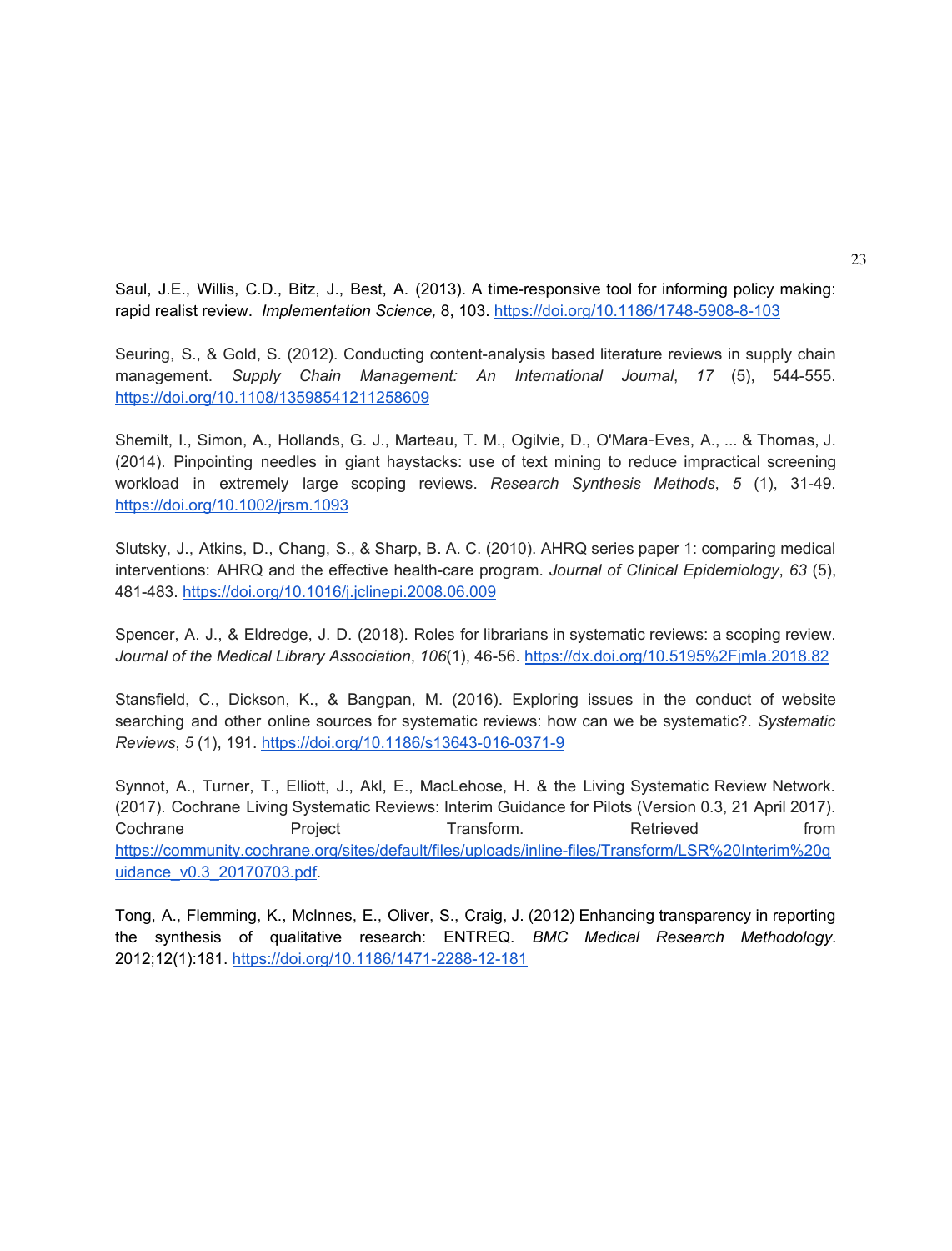Tricco, A. C., Antony, J., Zarin, W., Strifler, L., Ghassemi, M., Ivory, J., Perrier, L., Hutton, B., Moher, D. and Straus, S.E. (2015). A scoping review of rapid review methods. *BMC Medicine*. 215; 13: 224. <https://dx.doi.org/10.1186%2Fs12916-015-0465-6>

Tricco, A. C., Antony, J., Soobiah, C., Kastner, M., Cogo, E., MacDonald, H., ... & Straus, S. E. (2016). Knowledge synthesis methods for generating or refining theory: a scoping review reveals that little guidance is available. *Journal of Clinical Epidemiology* , *73*, 36-42. <https://doi.org/10.1016/j.jclinepi.2015.11.021>

Tricco, A. C., Lillie, E., Zarin, W., O'Brien, K., Colquhoun, H., Kastner, M., ... & Kenny, M. (2016b). A scoping review on the conduct and reporting of scoping reviews. *BMC Medical Research Methodology*, *16* (1), 15.<https://doi.org/10.1186/s12874-016-0116-4>

Tricco, A. C., Tetzlaff, J., & Moher, D. (2011). The art and science of k nowledge synthesis. *Journal of Clinical Epidemiology*, *64* (1), 11-20. <https://doi.org/10.1016/j.jclinepi.2009.11.007>

Tricco, A. C., Zarin, W., Ghassemi, M., Nincic, V., Lillie, E., Page, M. J., ... & Veroniki, A. A. (2018). Same family, different species: methodological conduct and quality varies according to purpose for five types of knowledge synthesis. *Journal of Clinical Epidemiology* , *96*, 133-142. <https://doi.org/10.1016/j.jclinepi.2017.10.014>

Tsafnat, G., Glasziou, P., Choong, M. K., Dunn, A., Galgani, F., & Coiera, E. (2014). Systematic review automation technologies. *Systematic Reviews*, *3* (1), 74. <https://doi.org/10.1186/2046-4053-3-74>

Voils, C., Hassselblad, V., Crandell, J., Chang, Y., Lee, E., & Sandelowski, M. (2009). A Bayesian method for the synthesis of evidence from qualitative and quantitative reports: the example of antiretroviral medication adherence. *Journal of Health Services Research & Policy*, *14* (4), 226-233. https://journals.sagepub.com/doi/full/10.1258/jhsrp.2009.008186 <https://doi.org/10.1258%2Fjhsrp.2009.008186>

Weed, M. (2005). "Meta Interpretation": A Method for the Interpretive Synthesis of Qualitative Research. In *Forum Qualitative Sozialforschung/Forum: Qualitative Social Research*, 6 (1). <http://dx.doi.org/10.17169/fqs-6.1.508>

Whittemore, R., Chao, A., Jang, M., Minges, K. E., & Park, C. (2014). Methods for knowledge synthesis: an overview. *Heart & Lung: The Journal of Acute and Critical Care*, *43* (5), 453-461.<https://doi.org/10.1016/j.hrtlng.2014.05.014>